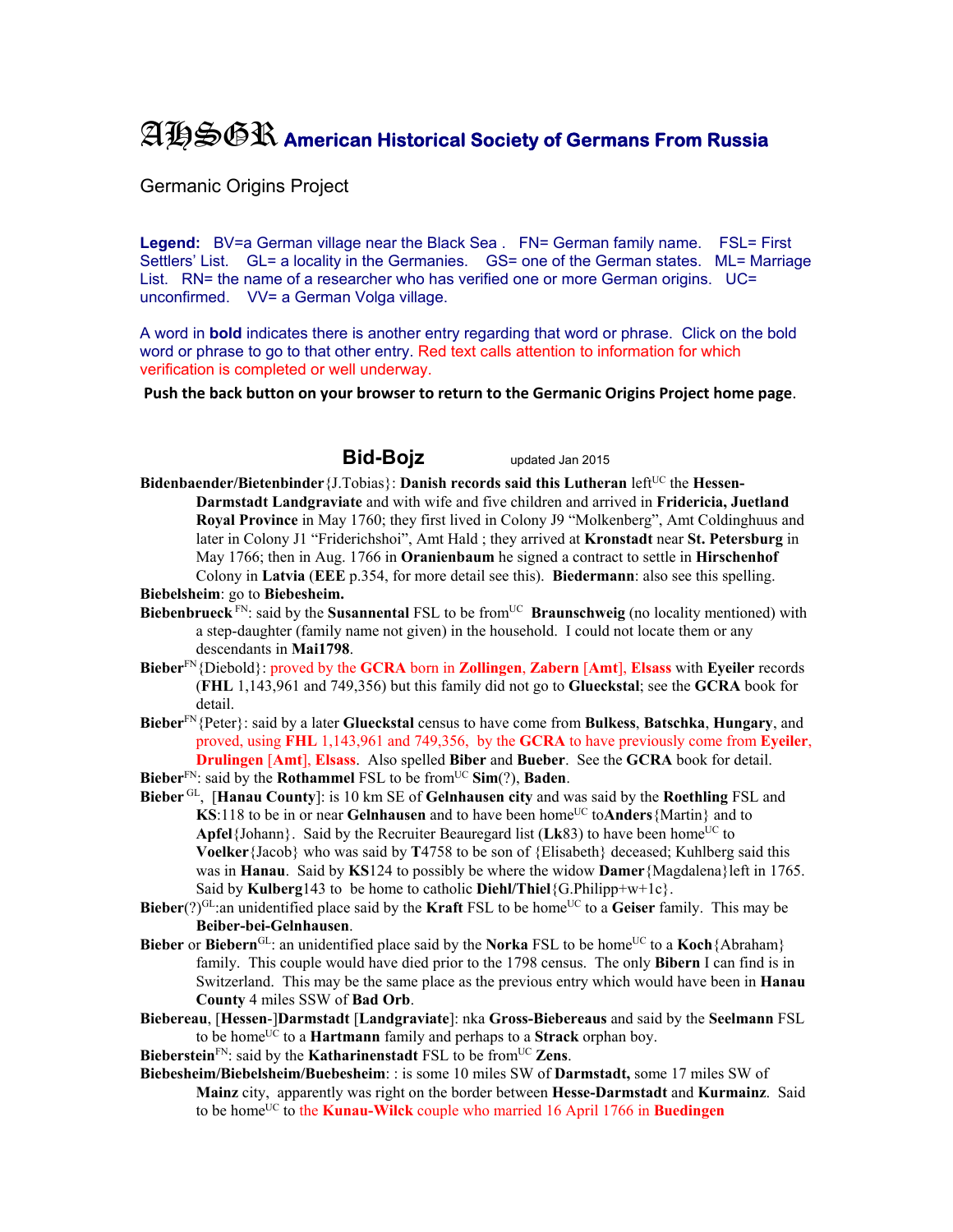(Mai&Marquardt#520). Said by the **Kautz** FSL to be the home<sup>UC</sup> of a **Riehl/Ril/Riel** family. Said by the **Bauer** FSL to be home<sup>UC</sup> to a **Buechner** family.

- **Biedaenbinder**: see **Bittenbender**.
- **Biedenbinder**: see **Bittenbender**.
- **Biedenkopf**GL, **Hesse**: was a parish center and is 20 km NW of **Marburg-an-der-Lahn** then in **Hessen-Darmstsdt Landgraviate**. Also see **Biedenov.**
- **Biedenov**GL: see **Buedingen**.
- **Biedesheim, Kurmainz**: said by the **Brabander** FSL to be home<sup>UC</sup> to a Werner family. This probably is **Biebesheim** some 10 miles SW of **Darmstadt** city.
- Biedenov<sup>GL</sup>, Darmstadt: an unidentified place said by the Schwed FSL to be home<sup>UC</sup> to a **Kraemer** family. There is a **Biedenkopf, Hesse**, some 24 miles NNW of **Giessen.** In the 1760's it might have been under the control of **Hesse-Darmstadt.**
- **Biederman(n)**{Andreas+w+3c}: Danish records say this Lutheran came from<sup>UC</sup> Michelstadt, Erbach **County** arriving at **Fridericia, Juetland Royal Province** in October 1760; with wife and 2 children they settled in Colony J1 "Friderichshoi", Amt Hald, last recoded there in June 1765. they arrived at **Kronstadt** near **St. Petersburg** in May 1766; then in Aug. 1766 in **Oranienbaum** he signed a contract to settle in **Hirschenhof** Colony in **Latvia** (**EEE** p.354, for more detail see this). **Kulberg**227 said they were from<sup>UC</sup> **Erbach** and went to **Livonia**. Also see **Bittenbender**. **Bieg**FN: see **Buege**.
- 
- **Biegel**{Gierhard}: left **Rohrbach** for Russia with wife, 3 children and his mother-in-law from **Aulendiebach** (**Mai&Marquardt**#1259). Not found in **KS**, **Kulberg**, **T**, or in any published FSL.
- **Biehl**FN: see **Bisl**.
- **Biehn**FN: see **Bem**, **Bien**, and **Bihu**.
- **Biel**FN: said by the **Schoenchen** FSL to be from<sup>UC</sup> Bierbach. I could find no member of this family in **Mai1798**. Prof. Pleve thought this might also have been spelled **Bisl** but I could find no evidence for that.
- **Biel/Bill** FN{J.Georg}: married in **Buedingen** 26 March 1766 **Plouquet/Plonquet**{M.Catarina} from<sup>UC</sup> **Wolfferborn** (**Mai&Marquardt**#462 & **KS**121 & 148). They arrived in Russia in July 1766; he said to be from<sup>UC</sup> Wertheim (Kulberg2610). Not found in **T**. By 8 July 1767 they had settled in **Schwab** FSL #12 which said he was from<sup>UC</sup> **Rohnstadt**.
- **Biel**{J.Wilhelm}FN: arrived in Russia in July 1766 single as a member of his brother {J.Heinrich}'s household (**Kulberg**2611). Not found in **T**. By July 1766 he and his bride {A.Margarethe} had settled in **Schwab** FSL #13 which said he was from<sup>UC</sup> **Rohnstadt**. In 1798 the wife's maiden name was given as **Heimbuch** (**Mai1798**:Sb9).
- **Bill/Biel**{J.Heinrich/Hinrich}: **KS**121 said he and 4 children left<sup>UC</sup> Ranstadt near Buedingen for Russia in 1765. Married **Hiltmann**{A.Katharina} in **Luebeck** on 24 April 1766 (**Mai&Marquardt**#139 & **KS**121-22). **KS**121 said 1765 instead of 1766. They arrived in **Russia** in July 1766 (**Kulberg**2611). Not found in **T** or in any published FSL.
- **Biekse**?/**Biske**?<sup>FN</sup>: said by the **Straub** FSL to be from<sup>UC</sup> **Stargard**, [**Kur-**]**Brandenburg**. I did not find them or any descendants in **Mai1798**.
- **Biel**FN: also see **Billeau**, and **Bisl**.
- **Bielefeld** GL, **[Ravensburg County, Brandenburg Duchy**?]: said by the **Holstein** FSL to be home<sup>UC</sup> to a **Hiltermann** family. This probably is **Bielefeld, North Rhine-Westphalia**, some 30 miles NW of **Paderborn** city.
- **Bieler**: go to **Biler**.
- **Bielmann**<sup>FN</sup>: said by the **Paulskaya** FSL to be from<sup>UC</sup> Schoenburg. I could not find this family in the 1798 Volga censuses.
- **Bien**<sup>FN</sup>: said by the **Koehler** FSL to be from<sup>UC</sup> **Fulda** (no locality given). ). The family name was spelled **Biehn** in 1798 (**Mai1798**:Mv1316).
- **Bien** FN: said by KS121 to have gone<sup>UC</sup> to **Leichtling**. I could not find them in any published FSL.
- **Bien**<sup>FN</sup>: said by the **Norka** FSL to be from<sup>UC</sup> **Isenburg** (no locality mentioned). The wife's maiden name was given as **Waidain** and **Weigand**? In 1798 (**Mai1798**:Nr120) and the family name was spelled both **Pan** (Nr120) and possibly **Pin** (Nr105?).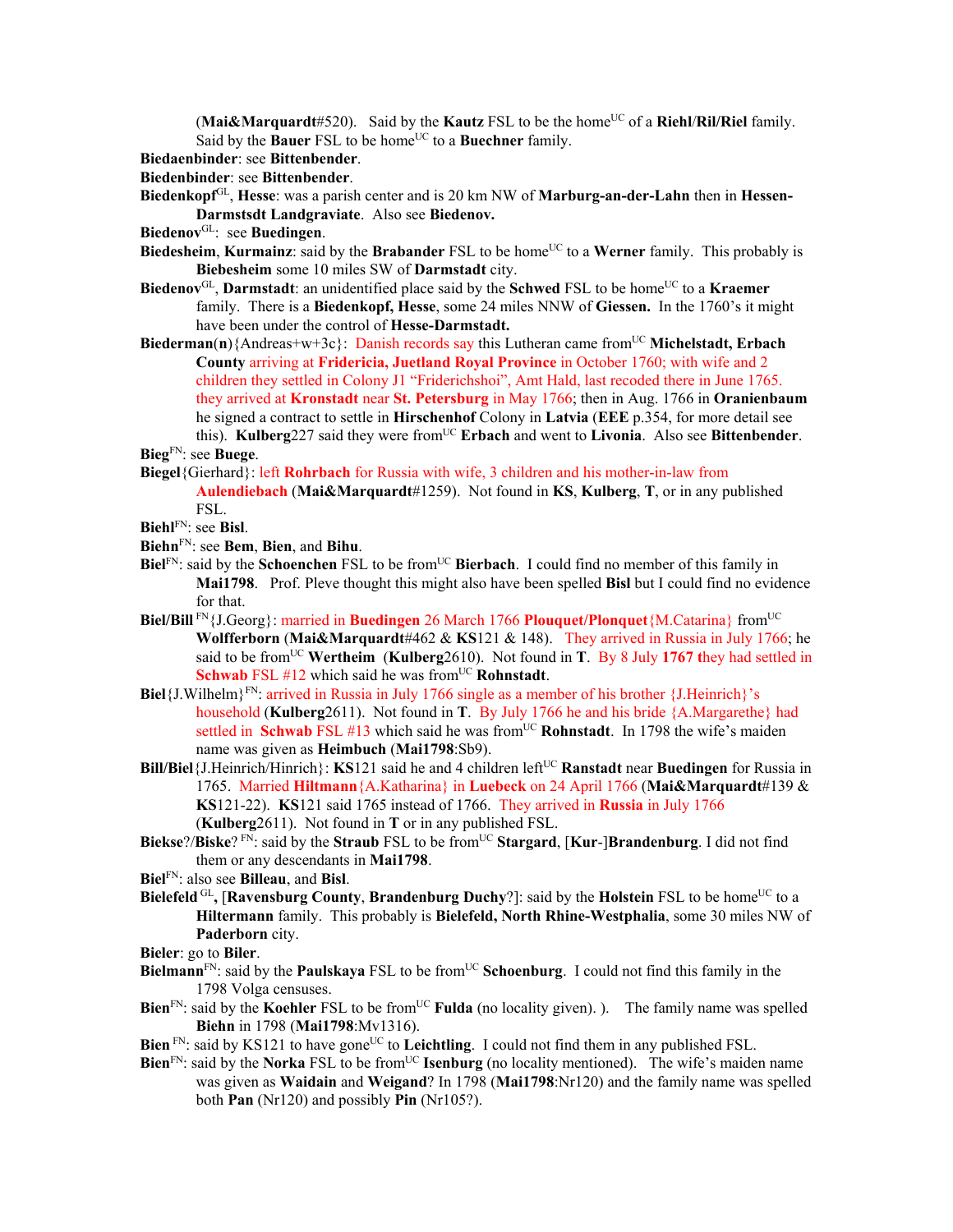- **Bien**?<sup>FN</sup>: said by the **Warenburg** FSL to be from<sup>UC</sup> **Wolfenhausen**, [Wied-]Runkel [County]. I could not find them in **Mai1798**.
- **Bienemann**FN: see **Binemann**.
- **Bier**FN: arrived in South Russia **Pan** in 1819, later settled in **Gueldendorf, Odessa**; family records found by **Curt Renz** in **Bockschaft, Sinsheim Amt, Baden**.
- **Bier**FN: said by the **Warenburg** FSL to be fromUC **Lichtenberg**, [**Pfalz**-]**Zweibrucken** [**Duchy**]. For 1798 see **Mai1798**:Dn9. Also spelled **Buehr** in 1793 and 1798 (**Mai1798**:Mv2991, Wr40).

**Bierbach**FN: see **Burbach**{J.Heinrich}.

- **Bierbach**<sup>GL</sup>: an unidentified place said by the **Sclhoenchen** FSL to be home<sup>UC</sup> to a **Biel** family. I found two Bierbachs: one in **Pfalz-Zweibruecken Duchy** 6 km WNE of **Zweibruecken** city, one in the **Brensbach Condominium** 10 km WNE of **Bad Koenig**.
- **Bierbaum**GL: **Beerbaum**.
- **Bierd**<sup>FN</sup>: this orphan was said by the **Boaro** FSL to be living in a **Mann** family that was from<sup>UC</sup> **Penzlin, Mecklenburg**. I could not find her in the1798 Volga censuses.
- **Bierer**FN: see **Buehrer**.

**Bierig** FN: see **Roehrig**.

**Bierman(n)**FN: said by the **Grimm** FSL to be from<sup>UC</sup> **Friedberg** (no locality mentioned).

**Biersack**FN see **Birsack**.

- **Bierstadt**<sup>GL</sup>, [Kur-]Mainz: this should be Buerstadt. Said by the Seewald FSL to be the home<sup>UC</sup> of a **Treitz** family; a later spelling was **Dreitz**.
- **Bies**FN: said by the **Seelmann** FSL to be fromUC **Merzig**, [**Kur**-]**Trier**. For 1798 see **Mai1798**:Mv2724 and Ps7.
- **Bieselberg**GL: earlier? spelled **Bieselsberg**.
- **Bieselsberg**GL, **Calw** [**Amt**], **Wuerttemberg**: aka **Bieselberg** is some 5 miles NNW of **Calw** city, said by the **Bergdorf** 1816 census (KS:659, 303) to be home<sup>UC</sup> to the **Hermann** family and by the 1858 census ( $\overline{\textbf{KS}}$ :661, 665, 429) to be home<sup>UC</sup> to the **Schmid**(**t**) family. It was verified by the **GCRA** as the home of the **Koehler** family that went to **Bergdorf**.
- **Bieswang**GL: said by the **Schuck** FSL to be home<sup>UC</sup> to a **Bandel** family. There are at least 2 Bieswangs in Germany: one is 7.5 km ENE of **Schwaebisch Gmuend** and was on the border of **Gmuend Imperial City** and **Ellwangen Provosty**; the other is 13 km NW of **Eichstatt** city and was on the border of the **Eichstatt Bishopric** and the **Treuchtlingen Barony**. Pleve's earlier translation of the FSL called this **Beswara**.
- **Bietigheim**<sup>GL</sup>: an unidentified place said by the **Ober-Monjou** FSL to be home<sup>UC</sup> to a **Goering** family. There are 3 places with this name in Germany.
- **Bietigheim**, **Ludwigsburg** [**Amt**], **Wuerttemberg**: proved by the **GCRA** to be home to the **Maeule** family that went to **Bergdorf**.
- **Bietlingen**(?) $G<sup>L</sup>$ :said by the **Holstein** FSL to be home<sup>UC</sup> to a **Peil** family. This might be **Buettlingen** some 18 miles ESE of **Luebeck** city.

**Biewert**<sup>FN</sup>: said by **KS**121 to have gone<sup>UC</sup> to **Leichtling**. I could not find them in any published FSL. **Bige**FN: see **Buege**.

**Bigens**(?)GL, was an unidentified locality which according to the **Frank** FSL was in **Isenburg** County and was homeUC to a **Bastron** family**.** This was **Buedingen, Isenburg**.

**Biget**?FN: see **Bichert**.

- **Bigler**{Eva}: Catholic daughter of the deceased {Joh. Gg.} from<sup>UC</sup> **Neuburg-am-wald** married in **Woehrd** 7 May 1766 **Rothenberger**{Wolfgang}, Lutheran (**Mai&Marquardt**#802). **KS**152 said that **Neuburg** was near **Krumbach** and **Ornbau** was near **Gunzenhausen**.
- **Bih/Bil**{Christina}: married **Krafft**{J.Hinrich} in **Luebeck** 2 Sept 1766 (**Mai&Marquardt**#127 & **KS**140). Not found in **Kulberg**, **T** or in any published FSL.
- **Bihu**FN: said by the **Norka** FSL to be from<sup>UC</sup> **Isenburg** (no locality mentioned). Spelled **Biehn** in the 1775 **Norka** census. Probably spelled **Pan** in 1798 with the wife's maiden name given as **Waidain** which could be **Weigand**? (**Mai1798**:Nr120).
- **Bikschit**?, [**Pfalz**-]**Zweibruecken** [**Duchy**]: an unidentified place said by the **Warenburg** FSL to be home<sup>UC</sup> to a **Lorenz** family.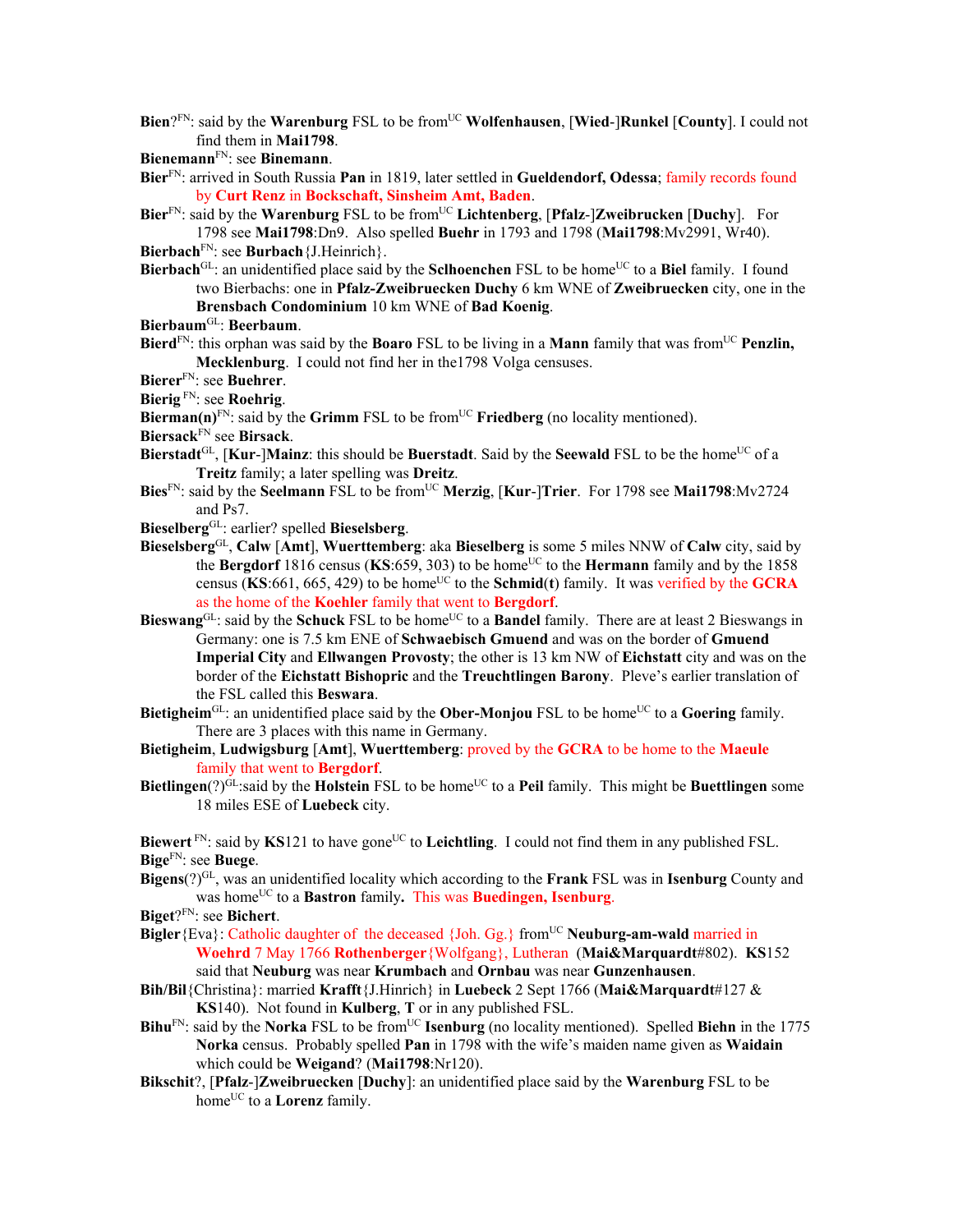**Bil**: see **Bih**.

**Bild**(?)<sup>GL</sup>:an unidentified place said by the **Katharinenstadt** FSL to be home<sup>UC</sup> to a **Lechner** family.

**Bilensky**<sup>FN</sup>: said by the **Katharinenstadt** FSL to be from<sup>UC</sup> **Gorsei**(?), **Daenemark** with a **Schaul** wife fromUC **Amsterdam**. Later spelled **Belenski** and his wife's (2nd wife?) maiden name is listed as **Scheidt** (**Mai1798**:Ka109).

**Biler**/**Bieler**{Christoph}: Danish records say he and his wife arrived at **Flensburg, Schleswig Royal Duchy** in July 1762 and lived first at #1 "Friderichshof" in Colony F2 "Christians Thal" and later at #2 'Buchwaldten Hof" Colony F18 "Christianshoehe", Amt **Flensburg**; in 1765 they left for Russia and settled in **Neu-Saratowka** bei **St. Petersburg** (**EEE** p.355, see this for more detail).

**Bilertann**(?)<sup>GL</sup>, **Swabia**: An unidentified locality said by the **Leichtling** FSL to be home<sup>UC</sup> to a **Berger** family. This probably is Buehlertann, **Baden-Wuerttemberg**, some 44 miles NNW of **Ulm**.

**Bill** FN: see **Biel**.

**Bille**{Ludwig}: to to **Pille**.

- **Billeau**FN: said by the **Susannental** FSL to be fromUC **Obertiedfenbach**, [**Nassau-Dillenburg Principality**?]. Spelled both **Billeau** and Biel in 1798 (Mai1798:Ss4, 6 and 19).
- **Biller**?FN: said by the **Boregard** FSL to be from<sup>UC</sup> **Portich**?. I could not find this family in the 1798 Volga censuses.
- **Biller**{Kunigunde}: married **Weiltiz**{Elkzius} in **Rosslau** on 22 May 1766 (**Mai&Marquardt**#984). K**S**122 & 165 mistakenly gave the year as 1765. Not found in **Kulberg**, **T** or in any published FSL.
- **Billertshausen**GL, [**Hessen-Darmstadt Landgraviate**]: Peter Alfeld has proof that the Schenk man who settled in Dobrinka was baptized here.
- **Billigheim**, [**Kurpfalz**] :is 22 km NNE of **Heilbronn** city. This is the same place as the nexte entry,exce;pr some 50 years earlier.
- **Billigheim**GL, **Landau** [**Amt**], **Bergzabern** [**Oberamt**], **Rheinpfalz**: is some 4.5 miles NE of **Bad Bergzabern**, and may have been home<sup>UC</sup> to the **Stock** who went to **Glueckstal**. It was proven by the **GCRA** to be home to the **Frei**/**Frey**{Jakob} family that settled in **Kassel**. And was proven by the **GCRA** to be birthplace of the first **Reuter**/**Reuther**/**Reiter** settler in **Neudorf**. It also was proven by the **GCRA** to be home to the **Raich** wife of **Ehresmann** who settled in **Neudorf**. See the **GCRA** book for more.
- **Billinger**FN: said by the **Herzog** FSL to be fromUC **Staubing**, [**Kur**-]**Bayern**.
- **Billinger** {MartinGottlieb}  $F_N$ : was said by the **Reinwald** FSL to be a step[sic]-son in the **Billinger**{Heinrich} household.
- **Billinger** {Heinrich}<sup>FN</sup>: his wife was said by the **Reinwald** FSL to be from<sup>UC</sup> [**Baden-**]**Durlach** [**Margraviate**].
- **Billinger**{Heinrich}<sup>FN</sup>: said by the **Reinwald** FSL to be from<sup>UC</sup> **Koenigberg**, **Preussen**. I could not find this family in the 1798 census index.
- **Bilzack**<sup>FN</sup>: said by the **Boaro** FSL to be from<sup>UC</sup> **Lausitz** with the wife's maiden name as **Rettich**. I could not find this family in the 1798 Volga censuses.
- **Bin**{A.Eliesabetha}: married **Mueller**{Johannes} in **Buedingen** 22 March 1766 (**Mai&Marquardt**#460). Not found in **KS**, **Kulberg**, **T** or in any published FSL.
- **Binaches**<sup>GL</sup>: **Bonner** found that their **Bueches** marriage record said that frau **Kaiser**{Peter} came from<sup>UC</sup> here. **Bonner** wonders if this could be **Bindsachen**?
- **Binatel**FN: see **Binedel**.
- **Binau**<sup>GS</sup>: this is some 16 miles ESE of Heidelberg city, and likely was the seat of a tiny barony of the same name. Said by the **Koehler** FSL to be home<sup>UC</sup> to an **Siebert** family, and possibly to a **Staud** family.

#### **Bindenshausen**: see **Bindingshausen**.

**Binder**GL: see **Bender**.

**Bindewald**<sup>FN</sup>{Johannes}: son of the late {Johannes} from<sup>UC</sup> Meiches married **Kenel/Kenets**{A.Catharina} daughter of {J.Georg} fromUC **Walerode** on 18 August 1766 in **Schlitz** (**Mai&Marquardt**#742, **KS**165a). Not listed in **Kulberg** or in **T**. ByAugust 1767 they were settled in **Boaro** FSL #130 which said he was from<sup>UC</sup> **Mengers**(?). Also spelled **Bindewald** in 1798 when his wife's maiden name is given, probably mistakenly, as **Rael** (**Mai1798**: Mn33), also see Bs27 in 1798.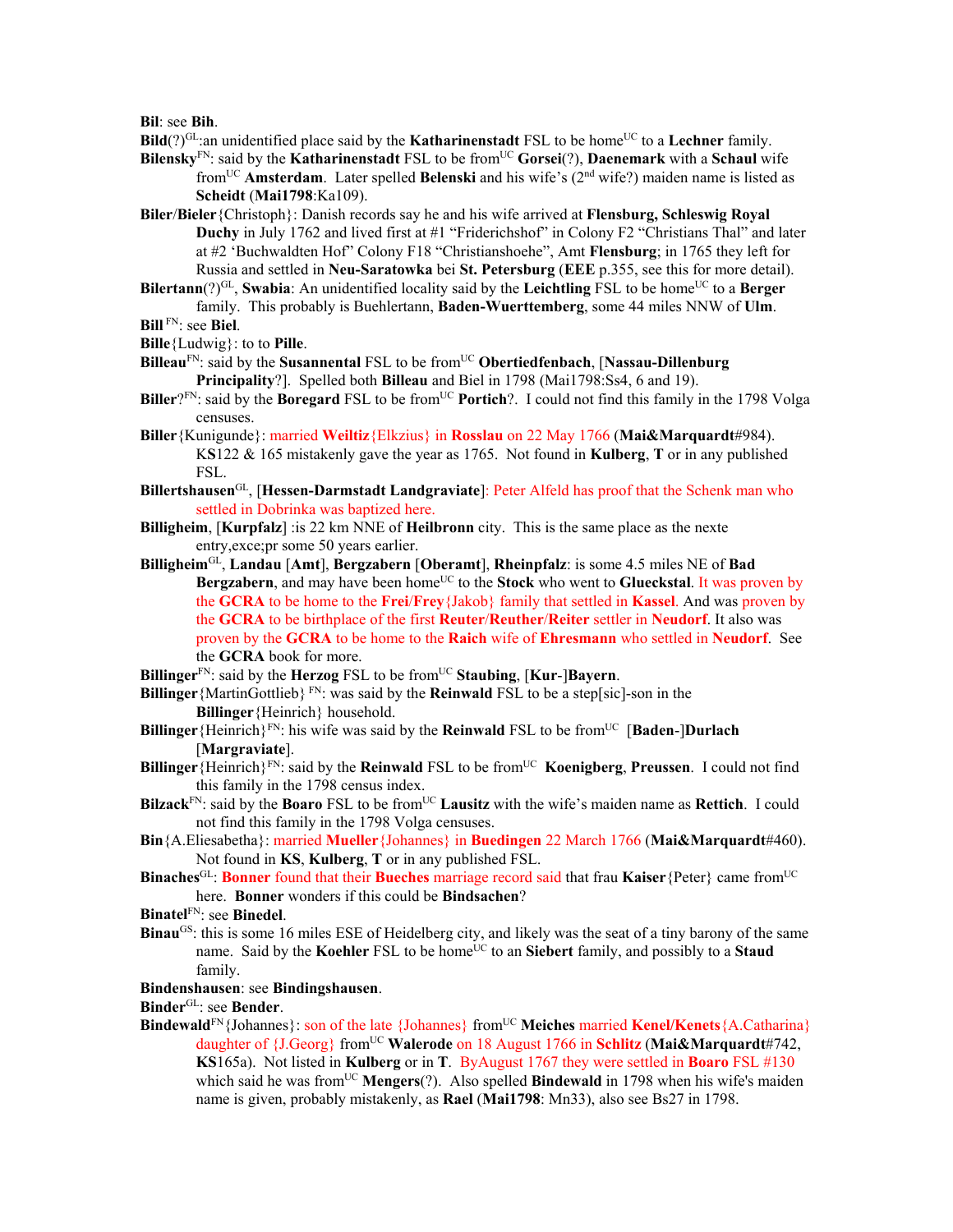**Bindingshausen/Bindenshausen/Bindunshausen**{J.Henrich/Heinrich}: Lutheran fromUC

**Leydecken/Leidecken**, married **Henrich/Heinrich**{Eliesabetha} in **Buedingen** on 3 June 1766 (**Mai&Marquardt**#679, **KS**122 & 134). They arrived in **Russia** on 15 September 1766 (**Kulberg**6045). Not listed in **T** or in any published FSL.

**Bindsachen**, **Isenburg-Birstein County**?:: is 4 miles NE of **Buedingen** city. Said by KS128 to be home<sup>UC</sup> to **Liehr/Lir**{Elisabeth} who married **Franck**{J.Konrad} in **Buedingen** in 1766.

**Bindunshausen**: see **Bindingshausen**.

- **Binedel**?FN: said by the **Neidermonjou** FSL to be from<sup>UC</sup> Steinfurt [County]. Spelled Binatel in 1798 and the wife's maiden name is given as **Lumm** (**Mai1798**:Nm57).
- **Binemann**<sup>FN</sup>: said by the **Katharinenstadt** FSL to be from<sup>UC</sup> **Magdeburg, Brandenburg** with a **Bauk** wife fromUC **Anahlt-Zerbst**. Later spelled **Bienemann** (**Mai1798**:Ka24, 48, 49).
- **Bing**FN{Catharina/Katharina}: married **Eter**{Bernhard} 9 March 1766 in **Buedingen**

(**Mai&Marquardt**#395, **KS**122 & 127). I did not find them in **Kulberg**, **T**, any published FSL or in **Mai1798**.

- **Bingel**FN: see **Bengel**.
- **Bingemer/Bingermann**FN{A.Maria}: fromUC **Rendel** married **Klein/Kleim**{J.Henrich} on 5 June 1766 in **Buedingen** (Mai&Marquardt#685). They arrived in Russia on 29 Aug 1766 recorded as from<sup>UC</sup> **Solms** (**Kulberg**5201). Later in 1766 they took transport to the **Volga** (**T**3083-3085) By 1767 this couple was settled in **Frank** FSL #79.
- **Bingemern**FN: see **Bingemer** .
- **Bingen**<sup>GL</sup>, **Kurmainz**: is some 16 miles W of **Mainz** city and said by the **Boaro** FSL to be home<sup>UC</sup> to a **Reichert** family and possibly a **Schmidt** step-daughter.
- **Bingenheim**GL, was an unidentified locality which according to the **Frank** FSL was in the state of **Hessen-Darmstadt** and home<sup>UC</sup> to a **Mueller** family. There is a Biebesheim some 10 miles SW of **Darmstadt**. Or was this **Bingensheim**?
- **Bingensheim**GL, **Hessen-Darmstadt**: see **Pingensheim**.
- **Bingermann**FN: see **Bingemer** .
- **Bingert**, **Kreuznach** [**Amt**], **Rheinpfalz**: is 4.5 miles SW of **Kreuznach** city, and was proven by the **GCRA** to be home to the **Weber**{Heinrich} family that settled in **Neudorf**.
- **Binginer**?FN said by the **Frank** FSL to be fromUC **Rinteln, Frieberg**(?)**.**
- **Binglatters**FN: apparently the maiden name of the widow **Dincklacker**{A.Catharina} who was said by Danish records to be from **Baden-Durlach Margraviate** (**EEE** p.380, for more detail see that), and said by the **Messer** FSL #24 to be of the Reformed faith.
- **Binningen**?<sup>GL</sup>: an unidentified place said by the **Paulskaya** FSL to be home<sup>UC</sup> to a **Meier** family. Kuhlberg said this was in the country of **Pfalz**. There were at least 3 Binningen in the Germanies; one of them was geographically in the Pfalz but politically it was in the country of **Kurtrier**, some 19 miles SW of **Koblenz** city.
- **Bintenbinder**{Tobias}: was godparent for **Fischer**{Tobias Gerhard} son of {Franz} and **Buxbaum**{A.Elisabeth} baptized 20 April 1766 in **Luebeck** {**Mai&Marquardt**#1286). Not found in **Kulberg**, **T** or in any published FSL.
- **Bippus**FN: arrived in South Russia in 1817 and later settled in **Gueldendorf, Odessa**; family records found by **Curt Renz** in **Sigmarswangen, Sulz Oberamt, Wuerttemberg**.
- **Birckel**<sup>GL</sup>, Breuberg: an unidentified place said by the Buedingen ML to be home<sup>UC</sup> to a .Dreuth family. There is a small chance that this might be **Buergel**, just outside **Offenbach** city, **Hessen**.
- **Birckmeyer**{M.Anna}: married **Stengel**{Caspar} on 7 March 1766 in **Buedingen**

(**Mai&Marquardt**#379). They arrived in Russia on 18 June 1766 (**Kulberg**1058). I did not find them in any published FSL or in **Mai1798**.

- **Birer**FN: see **Buehrer**.
- **Birgel**<sup>GL</sup>: an unidentified place said by the **Ober-Monjou** FSL to be home<sup>UC</sup> to a **Siekart** family. There are at least 3 places with this name in Germany.
- **Birk**<sup>GL</sup>: an unidentified place said by the **Seelmann** FSL to be home<sup>UC</sup> to a **Meier** family. There were at least 7 Birks in the German-speaking lands.
- **Birkenau**, Wambolt von Umstadt Barony, Odenwald Canton , Franconian Knights Circle: is 16 km N of **Heidelberg**, and records of the Circle say this was home to **Ehrhard/Erhard**{J.Georg} who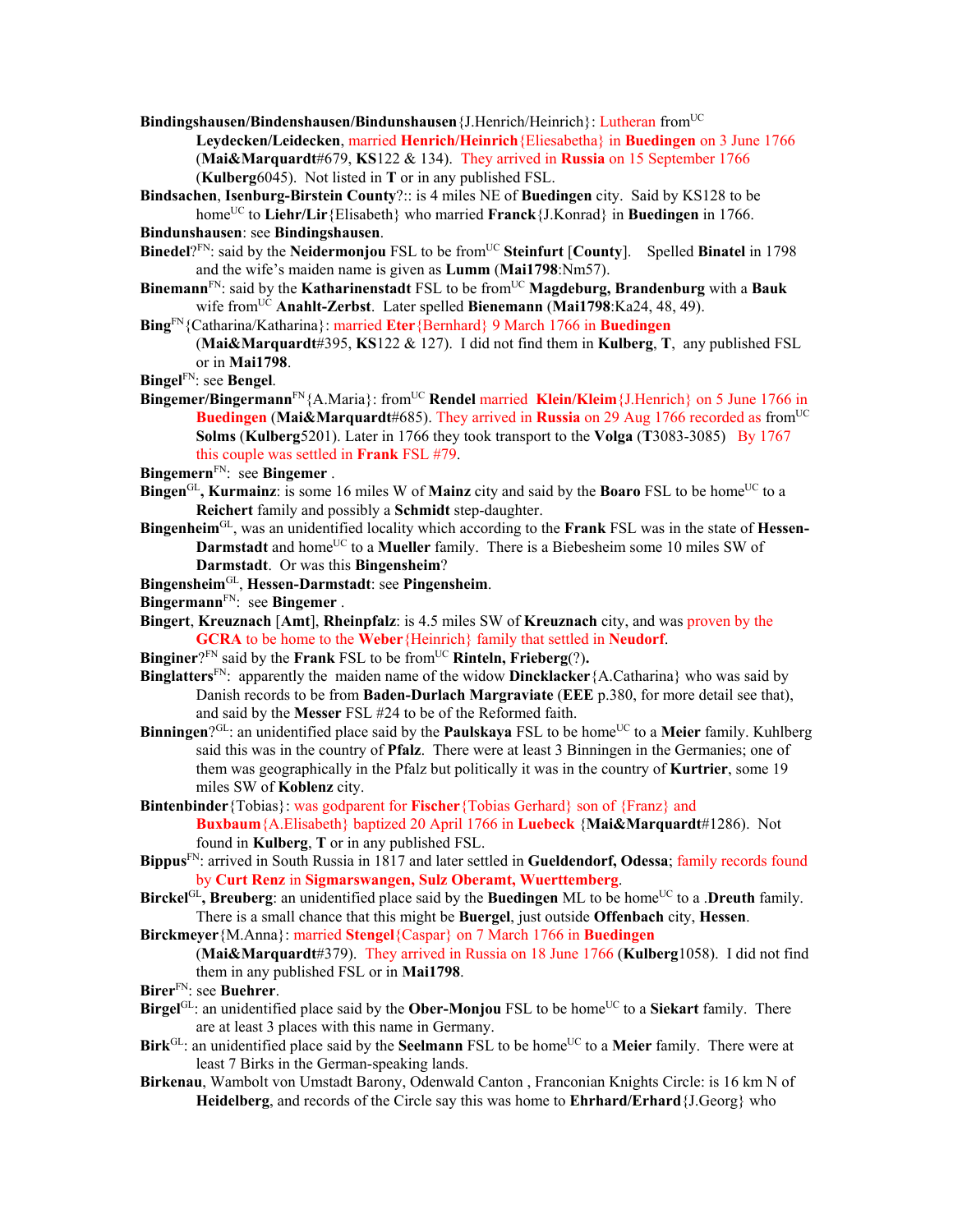settled in **Denmark** and then **Latvia**. This is the same place as the next entry except some 50 years earlier.

- **Birkenau**, **Weinheim** [**Amt**], [**Heppenheim Kreis**], **Hesse**: is 2 miles ENE of **Weinheim** city and 7 miles SE of **Heppenheim-an-der-Berstrasse**. Was proven by the **GCRA** to be home to the **Fochlinger**/**Fechlinger**/**Voellinger** family and the home of his **Loew** wife and the birthplace of the children of **Schauer**{Friedrich}who settled in **Neudorf**.
- **Birkenfeld**<sup>GL</sup>: an unidentified place said by the **Laub** FSL to be home<sup>UC</sup> to a **Kagel** and possibly to a **Bernhardt** family.
- **Birkenfeld**<sup>GL</sup>, **Calw**, **Wuerttemberg**: said, mistakenly, by the **Glueckstal** 1816 census to be be home<sup>UC</sup> to the **Dollinger** family.
- **Birkenfeld**GL, **Zweibruecken**[sic]: is some 30 miles NNW of **Zweibruecken** city and was said by the **Schaefer** FSL to be home<sup>UC</sup> to the **Klunk** family. Birkenfeld was only a couple of km N of **Pfalz-Zweibruecken Duchy** lands but actually was in one of the exclaves of **Sponheim County**  which itself was owned by the **Baden Margraviate**.
- Birkenfeld<sup>GS</sup>: an unidentified country; see Erstein.
- **Birkenfeld** [**Amt**] GL, [**Rheinpfalz**]: is some 31 miles NW of **Kaiserlautern** city, and was a District administrative center.
- **Birkenfelde**GL, [**Posen Department**], **South Prussia**: was in Rawa county which was seated at Rawa Mazowieka, some 34 miles E of **Lodz**, **Poland**, and said by the **GCRA** to be the place from which the **Dollinger** who went to **Bergdorf** and **Glueckstal** held a passport. See their book for more detail.
- **Birkenstock**FN**:** see **Berkenstock**
- **Birkheim**GL, **Kur Trier**: is 16 km NNE of **Simmern** town and was said by the **Preuss** FSL to be home to a **Gaal**? family.
- **Birkheim**, Leiningen [County][sic?]:an unidentified place said by the Schulz FSL to be home<sup>UC</sup> to a **Mueller** family. The only Birkheim I can find is the one in the previous entry.
- **Birkler**{Justus}: **KS**122 says he left<sup>UC</sup> **Niedergirmes** a section of **Wetzlar** for Russia.
- **Birkner**<sup>FN</sup>: said by the **Paulskaya** FSL to be from<sup>UC</sup> **Hallberg**. I could not find this family in the 1798 Volga censuses.
- **Birl**FN{A.Cathar.}: from<sup>UC</sup> the **Darmstadt** area in **Luebeck** married on 1 August 1766 **Pfaffenroht/Pfafenroth** {Andreas} from<sup>UC</sup> the same area (Mai&Marquardt#275 & KS148). On 14 September 1766 they arrived in **Russia** (**Kulberg**6521). Later in 1766 as a widower he took transport for the **Volga** (**T**7305). By September 1767 with a new wife he had settled at **Jagonaja Poljana** FSL #41 which said he had come from **Nidda**.
- **Birlenbach**GL, **Sulz** [**Amt**], **Wissenburg Kreis**, **Elsass**: is some 2 miles N of **Sulz** town, and proven by the **GCRA** to be one of the origins of **Haas**{Georg} who went to **Bergdorf**, and may have gone on<sup>UC</sup> to **Glueckstal**. Mistakenly said by the 1816 **Glueckstal** census to be home<sup>UC</sup> to the **Opp** family. See the **GCRA** book for details. **Curt Renz** proved it home to the **Haas** family that went to **Hoffnungstal**, **Bessarabia**.
- **Birner**? FN: said by the **Paulskaya** FSL to be from<sup>UC</sup> Gotha. I could not find this family in the 1798 Volga censuses.
- **Birrer**FN: see **Buehrer**.
- **Birsack**<sup>FN</sup>{Johannes}, {Philipp}: said by the **Keller** FSL to be from<sup>UC</sup> **Oberursel**,, **Kurmainz**. Spelled **Biersack**{Johannes} in 1798 (**Mai1798**:Nk17).,
- **Birstadt, Kurmainz**: said by the **Rothammel** FSL to be home<sup>UC</sup> to a **Haag** family. This probably is Bierstadt, an area within **Wiesbaden**.
- Birstein<sup>GL</sup>: said by the Buedingen ML to be home<sup>UC</sup> to **Kuhl**{Christina} who 19 April 1766 married **Juncker** {J.Stephan}; by 1767 this couple was in **Krasnovar**; Stumpp says Birstein was near **Waechtersbach** (**Mai&Marquardt**#559). The Krasnoyar FSL said this man was from **Darmstadt**.
- **Birstein**<sup>GL</sup>, **Isenburg**: is 9 miles ENE of **Buedingen**, and said by the **Krasnoyar** FSL to be home<sup>UC</sup> to **Bauer**, **Krausch,** and **Traut** families.

**Bisbaum**<sup>FN</sup>: said by the **Belowescher Kolonien** FSL to be from<sup>UC</sup> **Lothringen** (no locality mentioned). **Bischberg**<sup>GL</sup>: an unidentified place said by the **Paulskaya** FSL to be home<sup>UC</sup> to a **Martin** family. This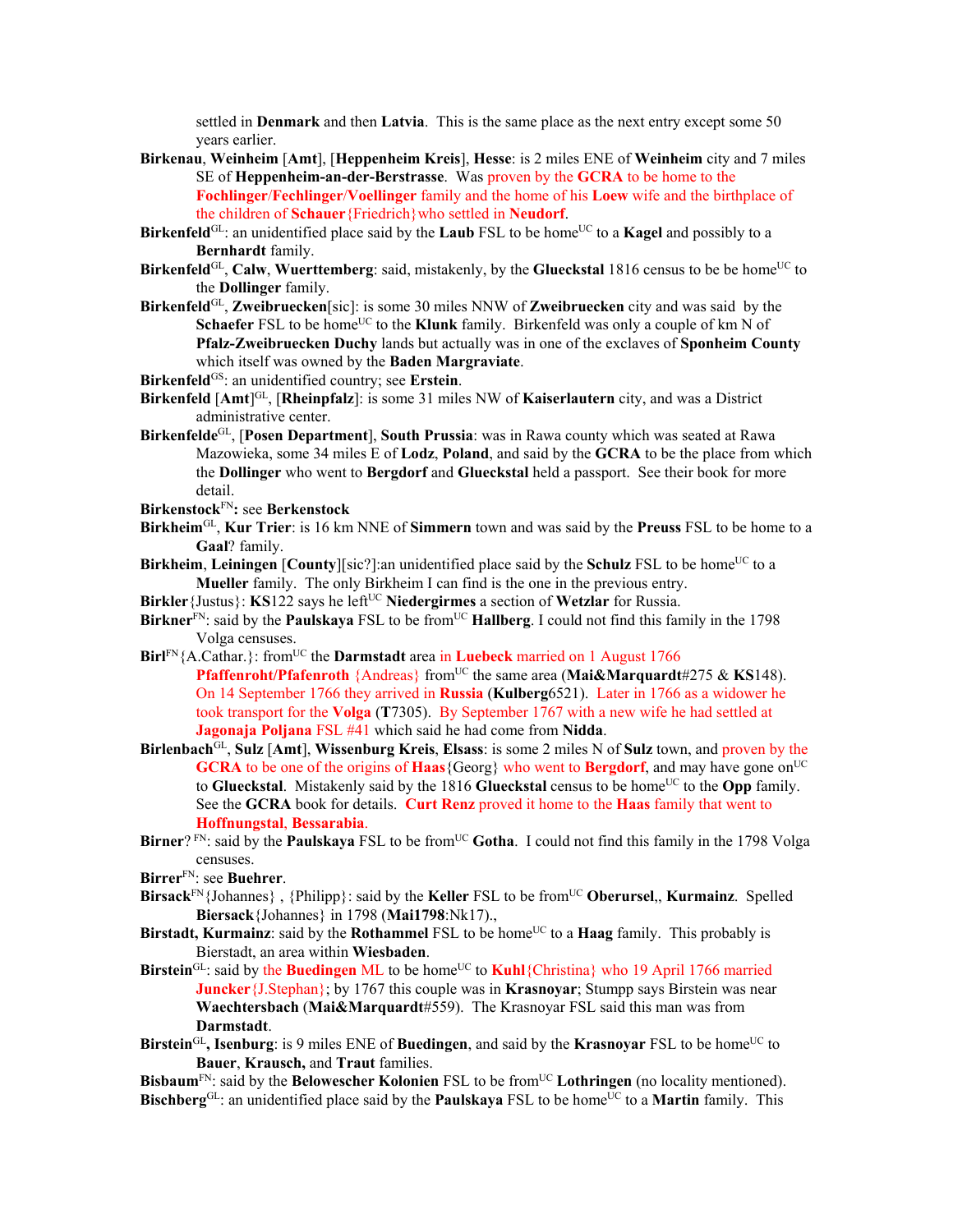may be Bischberg, **Lisberg Barony**, some 3 miles WNW of **Bamberg** city.

- **Bischdorf**, **Lothringen**: nka Boustroff, France, 21 miles SW pf **Saarbruecken** city, and said by the **Hoelzel** FSL to be home<sup>UC</sup> to a **Hubert/Haubert** family.
- **Bischausen-bei-Waldkappel**, [**Hessen**-**Kassel Landgraviate**]: is 23 miles SE of **Kassel** city, and said by the **Phillipsfeld** FSL to home<sup>UC</sup> to a **Wilhelm** and possibly to a **Ludwig** family.
- **Bischke**FN: listed by both the 1816 **Neudorf** census (#98) and **KS**:395 with no origin, but KS:226 says they came from<sup>UC</sup> **Polen**. Also spelled **Pischki**. The **GCRA** thinks they probably came from the Netze River valley near **Samotschin**, **Posen**, **Prussia**. See their book for more.
- **Bischof**FN: said by the **Dobrinka** FSL to be fromUC **Frankfurt-am-Main**. Later spelled **Bischoff** and his wife's maiden name is given as **Rau** (**Mai1798**:Db22).
- **Bischoff**{Konrad}: **Bill Pickelhaupt** says (Feb 2013) he has found the origin of this man who he says went to **Kind**.
- **Bischof**<sup>FN</sup>: said by the **Seelmann** FSL to be from<sup>UC</sup> **Rorschach**, **Schweiz**. I did not locate them or any descendants in **Mai1798**.
- **Bischoff**<sup>FN</sup>: said by the **Neidermonjou** FSL to be from<sup>UC</sup> **Erbach** [County].
- **Bischoff**<sup>FN</sup>: said by the **Paulskaya** FSL to be from<sup>UC</sup> **Zwingenberg** with a **Weiner** orphan boy in the household. I could not find this family in the 1798 Volga censuses.
- **Bischoff**FN: also see **Bischof**.
- **Bischoff**<sup>GL</sup>: an unidentified place said by the **Schulz** FSL to be home<sup>UC</sup> to frau Gabel. There are three Bischofs all in northern Germany, one is 24 KM NW of **Elmshorn** city and would have been in a Condominium partially operated by the **Schleswig-Holstein Royal Duchy**.
- **Bischoffsheim**, **Kurmainz**: nka Gau Bischoffsheim 9 km S of **Mainz** city centre and was said by the **Straub** FSL to be home<sup>UC</sup> to a **Schwab** family
- **Bischofsheim**<sup>GL</sup>: an unidentified place said by the **Boregard** FSL to be home<sup>UC</sup> to the **Baumann** {Franz} family. See the following:
- **Bischofsheim**?GL, [**Hessen-Darmstadt**]: is some 14 miles NW of **Darmstadt** city, and said by the Paulskaya FSL to be home<sup>UC</sup> to a **Schreiber** family. Kuhlberg said this was in **Darmstadt**.
- **Bischofsheim, Kurpfalz**: an unidentified place, said by the **Galka** FSL to be home<sup>UC</sup> to **Schick**{Balthasar} and {Ludwig} families. There are at least 5 such placenames in Germany, but none that I can find in lands which belonged at that time to **Kurpfalz**.
- **Bischofsheim-an-der-Rhoen**, **Wuerzburg Bishopric**: is 27 km SE of **Fulda** city.
- **Bischofstrinz, Bohemia**: later called Dischofteinitz, and now Horsovsky Tyn, **Chech Reublic** is 38 km SW of Pilsen/Plzen and was said to be home<sup>UC</sup> to **Wagner**{Catharina} who married **Richter**{Anton} in **Woerhd** 26 May 1766 (**Mai&Marquardt**#814 & **KS**150).
- Bischt(?)<sup>GL</sup>, see Bischtu....
- **Bischtau**?<sup>GL</sup>, **Holstein**: an unidentified place said by the **Enders** FSL to be home<sup>UC</sup> to an **Erenstramin**? family.
- **Bischtu...**(?)<sup>GL</sup>/**Bischt**(?): an unidentified place said by the **Kamenka** FSL to be home<sup>UC</sup> to a **Herwig**/**Gervig** family. There is a Bischtroff-sur-Sarre in Bas-Rhin, Alsace, France.
- **Bischweiler** [**Amt**], **Elsass**: how Bischwiller, is some 16 miles S of **Wissembourg** city, and was a District administrative center.
- **Bishammer**FN: Herr **Bishammer** was said by the **Koehler** FSL to be fromUC **Orb**, and his frau's maiden name was given as **Hubert** (no origin given). The family name was spelled **Geiss** in 1798 (**Mai1798**:Kl85).
- **Bishof**<sup>FN</sup>: said by the **Katharinenstadt** FSL to be from<sup>UC</sup> **Dessau** (no other locality mentioned) with a **Mueller** wife.
- **Biske**? FN: see **Biekse**.
- **Biskirchen**GL, [**Solms-**]**Braunfels** [**Principality**]: is now in **Hessen** some 4 miles WNW of **Braunfels** city, and was said by the Kukkus FSL to be home<sup>UC</sup> to **Engelmann**, Klapper/Klepper, Schwab and **Schweizer** families; Hans Busick of Goslar, Germany and Joan Knizek, the research done primarily in the **Braunfels** Archive, proved the Busick/Busek family here when in 1716 the son who married **Klepper**{K.Margaretha} was born and proved this was where the **Busick** children who are recorded in the **Kukkus** FSL (#49) were born. This origin information was first given the GO Project by Linda Freeling. Said by the **Neidermonjou** FSL to be home<sup>UC</sup> to **Anchuetz**,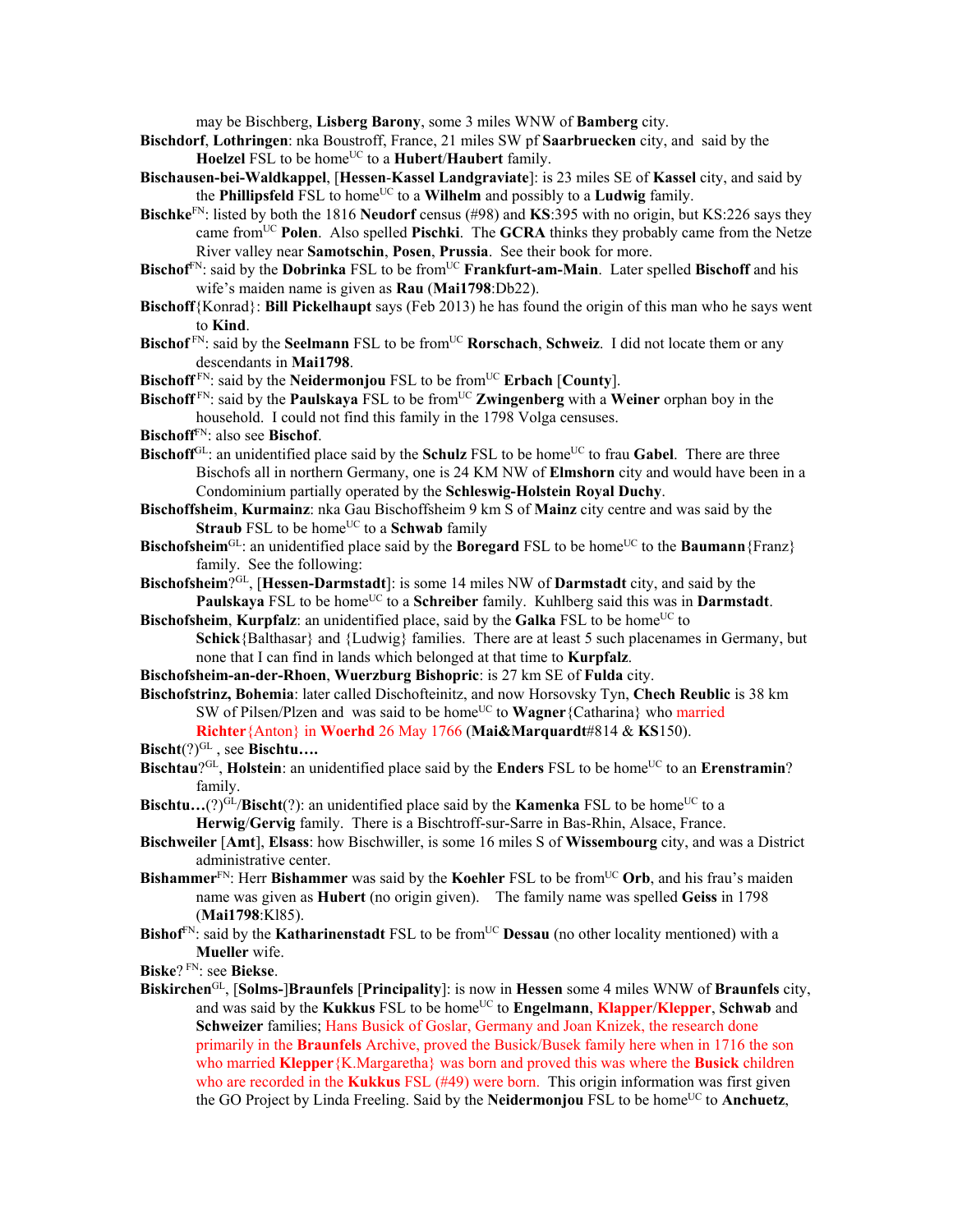**Scharf**, and **Schmidt**{Just} families.

**Bisl**FN: said by the **Ober-Monjou** FSL to have come fromUC **Dorheim**. The maiden name of frau **Biehl** was spelled **Kreler**? in 1798 (**Mai1798**:Om70). In 1779, 1784 and 1798 also spelled **Biehl** (see Mv2049, Mv2971, and Zg29 repsectively). Also spelled **Biel** and **Pihl** in 1798 (see Zg29 and Zg20 respectively).

**Bisl**FN: also see **Biel**.

- **Bissersheim**GL, [**Leiningen County**]: is some 11 miles NW of **Mannheim** city, and was said by the **Boregard** FSL to be home<sup>UC</sup> to the **Becker** family. Said by the **Caesarsfeld** FSL to be home<sup>UC</sup> to a **Heidemann** family.
- **Bissersheim**<sup>GL</sup>, Darmstadt: an unidentified place said by the **Krasnovar** FSL to be home<sup>UC</sup> to a **Velde/Felde** family. The only Bissersheim I can find was in **Leiningen County**.
- **Bissersheim**<sup>GL</sup>, **Kurmainz**: an unidentified place said by the **Keller** FSL to be home<sup>UC</sup> to a **Degass** family. The only Bissersheim I can find was in **Leiningen County** 11 miles WNW of **Mannheim** city.
- **Bisses** $(2)^{GL}$ : is some 7 miles NE of **Friedberg** city, said by the **Kraft** FSL to be home<sup>UC</sup> to a **Schneider** family.
- Bissing<sup>FN</sup>: said by the **Katharinenstadt** FSL to be from<sup>UC</sup> **Amsterdam, Holland**.
- **Bissingen**GL, **Ludwigsburg** [**Amt**], **Wuerttemberg**: is some 4 miles NE of **Ludwigsburg** city, and proven by the **GCRA** to be home to the **Scheufele** family that went to **Bergdorf**; see their book for more details.
- **Bisterfeld**<sup>FN</sup>{Christian}: said by **KS**122 and the **Neidermonjou** FSL #59 to be from<sup>UC</sup> [Wied-]Runkel [**County**] with **Schaefer** stepchildlren in the household. See **Mai1798**:Nm10 for 1798. Later also spelled **Pisterfeld**.
- **Bistum Speyer**GS: is the **Speyer Bishopric**.
- **Bisuses**GL, was an unidentified locality which according to the **Frank** FSL was in the state of **Hessen-Darmstadt** and was home<sup>UC</sup> to a **Hendelbach** family. It might have been Bisses which is some 12 miles NW of **Buedingen**.
- **Bitche**, **Frankreich**: 12 miles SW of **Pirmasens** city, and said by the **Cheisol** FSL to be home<sup>UC</sup> to a **Sander** family. This is **Bitsch**.
- **Bitersan**(?)<sup>GL</sup>, **Friedberg**: an unidentified place said by the **Kraft** FSL to be home<sup>UC</sup> to **Schwind** and **Seib** families.
- **Bitil**<sup>GL</sup>: an unidentified place said by KS123 to be home<sup>UC</sup> to **Brigmann**{Eren Detlow}.
- **Bitner/Bittner**<sup>FN</sup>: said by the **Belowescher Kolonien** FSL to be from<sup>UC</sup> Mainz (no locality mentioned).
- **Bittner**{Peter}: **KS**122 says he left for Russia from **Bieber** near **Gelnhausen**.
- **Bitner**FN: also see **Buetner**.
- **Bitsch**, **Buetz**, **Petsch**, **Pietsch**, **Pietz**, and **Pitz** are interfiled here.
- **Pietsch/Bitsch**{J.Gottlieb}: married **Pietsch**{J.Gottlieb} in **Luebeck** (**Mai&Marquardt**#117). **Die Luebecker Traulisten** says her family name was **Guengsen** (**Mai&Marquardt**#117). By 13 Sept 1766 {Gottlieb & Anna} had arrived in **Russia**, he said to be from **Sachsen** (**Kulberg**5912). Not identified in **T**. By 1767 or soon thereafter **Bitsch** had settled in **Dietel** (**Pleve,** Einwanderung vol.1, p.295). In 1798 **Pietsch** and wife **Schnepp**{Margaretha} were still in **Dietel** (**Mai1798**:Dt18).
- **Bitsch**{Johann}<sup>FN</sup>: both the 1816 **Kassel** census (#87) and **KS**:226 and 395 said this family came from<sup>UC</sup> **Poland** (no locality indicated). Also spelled **Pietz**, **Pitsch**, and **Pitz**. See the **GCRA** book for more.
- **Pitz/Bitsch/Buetz/Pietz**{Friedrich}FN: listed in the 1858 **Kassel** census (#211) with no origin, but **KS**: 395 said this family came fromUC **Hungary** (no locality indicated). Also spelled **Bitsch**, **Buetz** and preferably **Pietz**. See the **GCRA** book for more.
- **Petsch**FN: said by the 1798 **Neidermonjou** census to be the maiden name of frau Adam **Karl**.
- **Bitsch**{Sebastian}: Danish records say he left Amte Lindenels, Kurpfalz arriving in **Flensburg, Schleswig Royal Duchy** in Oct. 1761with wife and 6 children; They lived at #2 "Juels Hof" in Colony F11 "Christiasaue", Amt **Flensburg** and left there in April 1765 for **Russia** settling in **Neu-Sarakowka** bei **St. Petersburg** (**EEE** p.355, see this for more detail).

**Petsch**<sup>FN</sup>: said by the **Paulskaya** FSL to be from<sup>UC</sup> **Zerbst** (no locality indicated).

**Pietz**<sup>FN</sup>: said by the **Pfeiffer** FSL to be from<sup>UC</sup> **Aschaffenburg**. Later spelled **Pietsch** (Mai1798:Pf30).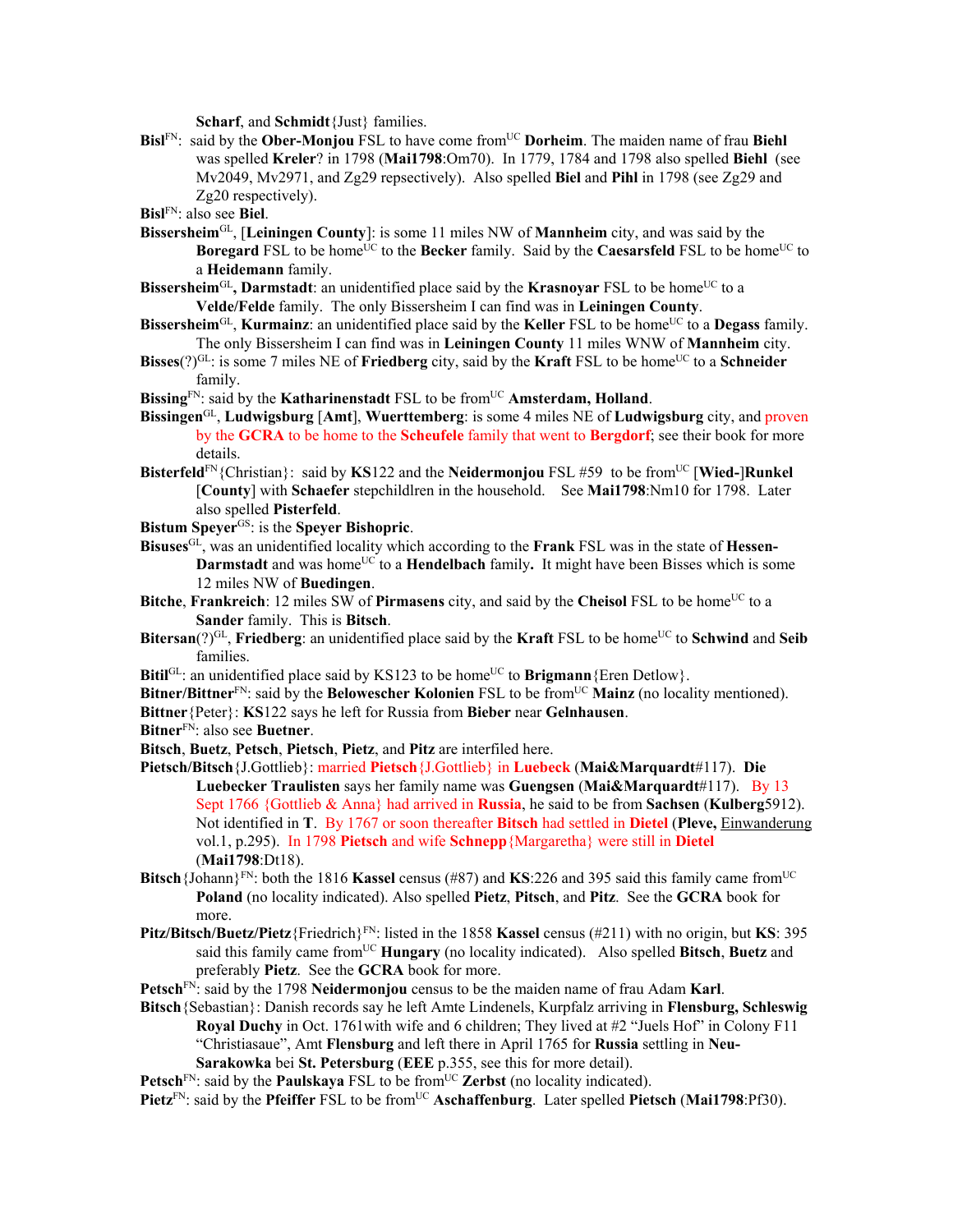- **Bitsche**, [Lorraine Province, France]: said by the the **Rohleder** FSL to be home<sup>UC</sup> to a **Scheffer**/**Schaeffer** family. Same place as the previsou entry.
- **Bitsch**GL, **Lothringen**, [**Frankreich**]: is in **Lorraine** some 22 miles W of **Wissembourg**. Said by the **Louis** FSL to be homeUC to **Barbier**, **Dening**, **Herbion**, **Leichleiter**, **Meier**, **Obholz**, **Peil**, **Pourquenoit**?, **Rausch**, and **Springer** families, as well as to frau **Debaptiste**. Said by the **Mariental FSL to be home<sup>UC</sup> to <b>Hermann** and **Zwinger** families. Said by the **Schuck** FSL to be home<sup>UC</sup> to a **Matthias** family.
- **Pitsch**<sup>FN</sup>: said by the **Schulz** FSL to be from<sup>UC</sup> **Recklingen**, **Hannover** [**Electorate** aka **Kurbraunschweig**] with a **Fries** orphan in the household. Spelled **Pietsch** in 1798 (**Mai1798**:Sz25).
- **Petsch**FN{M.Louisa}: said by the 1798 **Schwed** census (Sw8) to have come there from **Boisroux** but I could not find her in any FSL.
- **Bitsch**FN: unnamed person or persons who **K**S122 said left **Wolf** near **Buedingen** for Russia. I could not identify him or them in any published FSL.
- **Pitsch**{A.Catharina}:wife of **Borger**{J.Jacob}; they had a son {Juergen Philipp} baptized 5 May 1766 in **Luebeck** (**Mai&Marquardt**#1288). Not found in any later source.
- **Bitsch**, **Buetz**, **Petsch**, **Pietsch**, **Pietz**, and **Pitz** this is the end of their interfiled section.
- **Bittel**{Caspar}: in 1767 he is listed as **Pittel** with wife and very young son (**T**1854-1856): also in 1767 the **Schoenthaler** family is listed as man, wife and 2 dead sons (**T**1204-1207). By 1768 the **Pittel** wife and son and **Schoenthaler** have died and the **Schoenthaler** widow has marred who was said to have been fromUC **Orb**, [**Kurmainz**] and to have moved to **Wittmann** in 1768 (**Lk**124), which would place them among the first settlers in **Wittmann**, if they got there. In the 1768 entry no child is listed in the household (**Lk**124), so either the widow was then pregnant or they failed to list her just born (1767 or 1768) infant son by **Schoenthaler**. In 1787, **Pittel** with his wife (maiden name something like **Schturm**) , her **Schoenthaler** son and his young **Remmler** wife moved from **Luzern** to **Schoenchen** (**Mai1798**:M1612 ). In 1798 the household consists of the widowned **Pittel**, his **Schloenthaler** step-son and step-daughter, and their 4 childdren (**Mai1798**:Sn15).
- **Bittel**<sup>FN</sup>: said by the **Paulskaya** FSL to be from<sup>UC</sup> **Bamberg** (no locality mentioned).
- **Pitz/Pietz**{J.Jacob}: married **Kirchbaum**{Catharina Margaretha} in **Luebeck** 1 May 1766
- (**Mai&Marquardt**#148). **KS**146 has {Jakob} & {Katharina}. Not identified in any later source. **Bittenbender/Bidenbaender/Biedenbinder/Buedenbinder**FN{Christoph}: he and his **Husinger** wife
	- {A.Dorothea} had a son baptized in **Luebeck** 16 June 1766 (**Mai&Marquardt**#1301). On 25 July 1766 he, wife {Anna} and 4 children arrived in **Russia**, he said to be from **Darmstadt** (**Kulberg**#2517). By 12 May 1767 he, wife {Dorothea E.} and one young son had settled at **Warenburg** FSL #84, he saidto be from<sup>UC</sup> **Heim**?, [Hessen-]Darmstadt [Landgraviate]. I could not find them in **Mai1798**.
- **Bittenberger** FN{Ursula}: Lutheran daughter of the deceased {Conrad} from<sup>UC</sup> Guttenstaedten married in **Woehrd** 7 May 1766 **Kolb** {Martin} from<sup>UC</sup> **Rapoldshofen** near **Neustadt** (**Mai&Marquardt**#804). On 12 September 1766 they arrived in **Russia** (**Kulberg**5830). Later in 1766 they took transport to go to the **Volga** (**T**6288-6290). By September 1767 they had settled in Laub.FSL #56 which said he was from<sup>UC</sup> Rappoldshofen bei Neustadt an der Aisch, **Bayreuth**.

**Bittenbiner**: go to **Bidenbaender**.

- **Bittenfeld**, **Waiblingen** [**Amt**], **Wuerttemberg**: is 4 miles N of **Waiblingen** city and said (mistakenly?) by the the 1816 **Neudorf** census (#3) to be home<sup>UC</sup> to a **Reuter/Reuther/Reiter** family that settled in **Neudorf**.
- **Bitter**<sup>FN</sup>: said by the **Laub** FSL to be from<sup>UC</sup> **Koenigsberg**, **Brandenburg**. In 1798 the wife's maiden name was given as **Stuetz** (**Mai1798**:Lb7).
- Bitter<sup>FN</sup>: said by the **Lauwe** FSL #47 to be from<sup>UC</sup> Allerheiligen, Darmstadt. There are several Allerheiligen in Germany and Austria, but none that I can find in former Hessen-Darmstadt lands. **Bitter**{Agnata/Agnetha Maria}: was a godparent at the baptism in **Luebeck** of
	- **Buedenbinder**{G.Hinrich} son of {Christoph} and wife **Husinger**{A.Dorothea} on 6 June 1766 (**Mai&Marquardt**#1301). On 25 June 1766 she arrived in **Russia** the wife {Maria} of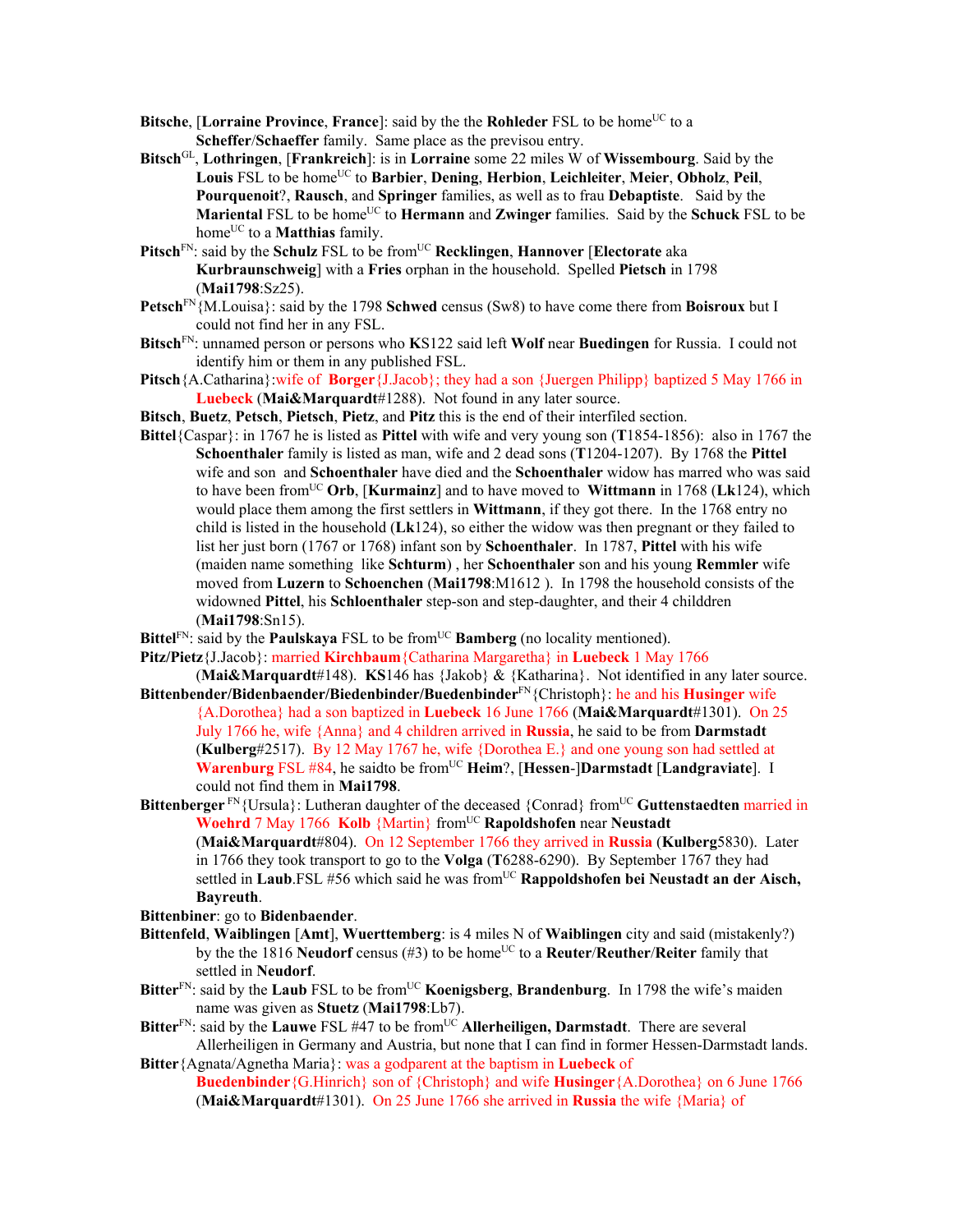**Bitter**{Johann} he said to be from **Darmstadt** (**Kulberg**2522). Not found in **T**. By 5 Sept 1767 these 4 had settled at **Lauwe** #47, he said to be {Georg} from **Allerheiligen, Darmstadt** – this record was found by Denise **Grau**. By 1798 two other **Bitter** families were recorded in **Lauwe** (**Mai1798**:#47).

- **Bitter**<sup>GL</sup>: an unidentified place said by the **Hildmann** FSL to be home<sup>UC</sup> to a **Tobi/Tobie** family. There was a Bitter, **Kurbraunschweig**, 50 miles SE of **Hamburg** city centre.
- **Bitterfeld**<sup>GL</sup>: an unidentified place and said by the **Orlovskaya** FSL to be home<sup>UC</sup> to a **Schuster** family. Said by the **Paulskaya** FSL to be home<sup>UC</sup> to a **Blum** family. The only Bitterfeld I can find was in **Kursachsen** 18 miles N of **Leipzig** city..
- **Bitterfeld**, **Wittenberg**[?]: this is a mistaken spelling for **Bitzfeld**, **Wuerttemberg Duchy** some 16.5 km ENE of **Heilbronn** city.
- **Bittermann**FN: said by the **Reinwald** FSL to be fromUC **Killingen**?, **Wuerttemberg** [**Duchy**]. For 1798 see **Mai1798**:Rw18 and Bg31.
- **Bittingheimer**{Anton}: he and his brother were in **Zug** in 1798 (Zg37) too young to be in an FSL but I could not find their family name in any FSL, so it is possible that their parents may have been **Zug** first settlers.
- **Bittner**<sup>FN</sup>{J.Just}: said by the **Boregard** FSL #49 to be from<sup>UC</sup> Schlitz.
- Bittner<sup>FN</sup>: said by the **Goebel FSL** to be from<sup>UC</sup> **Mittelsinn, Wuerzburg**.
- **Bittner**FN: said by the **Kano** FSL to be a step-daughter in the **Fried** household. I could not find her in the 1798 Volga censuses.
- **Bittner**{J.Ludwig} FN: listed by both the 1816 **Kassel** census (#87) and **KS**:227 without origin. Using **FHL**#1,191,147 the **GCRA** proved origin in **Romanshoff**, **Czarnikau** [**Kreis**], **Posen Province**, **Prussia**. See their book for more.
- **Bittner**FN: also see **Bitner**.
- Bittor<sup>FN</sup>: said by the **Kano** FSL to be from<sup>UC</sup> Leising?. I could not find this family in the 1798 Volga censuses.
- **Bitzfeld**, **Wuerttemberg Duchy**: is some 16.5 km ENE of **Heilbronn** city. Proven by Corina **Hirt** to be the birthplace of **Ziegler**{Ludwig H.} who settled in **Galka**.
- **Bitzfeld**, **Weinsberg** [**Amt**], **Wuerttemberg**: is some 7.5 miles NE of **Weinsberg** town. The **GCRA** thinks the roots of the **Hagel** who settled in **Kassel** may be here.
- **Biudakov Buyerak**VV: a variant of the Russian name for **Schwab**VV.
- **Bizar**{Magdalena}: said by the 1798 **Luzern** census to be the wife of **Magar**{Christoph} (**Mai1798**:Lz19). They are probable Luzern first settlers.
- **Bizau**? GL, **Mecklenburg**: an unidentified place said by the **Enders** FSL to be home<sup>UC</sup> to frau **Petersen** whose husband was from **Luebeck**.
- **Bladernheim, Hanau** [County]: an unidentified place said by the **Warenburg** FSL to be home<sup>UC</sup> to a **Lang**11 and perhaps to a **Bensler** family. The only Bladernheim that I can find is 2.5 km SE of **Montabaur** city and was in **Kurtrier**, not **Hanau** County.
- **Blaehm**FN: see **Blehm**.
- **Blaeser/Blazer**{J.Peter}: this Lutheran was said to come from<sup>UC</sup> **Hessen-Darmstadt Landgraviate** arriving with wife and 5 children at **Fridericia, Juetland Royal Province** in May 1760; they lived in Colony J1 "Friderichshoi", Amt Hald, and were last registed in **Denmark** in April 1763 (**EEE** p.355, see this for more data); later they settled in **Schilling** (1775 census #40).
- **Blaesius**: listed with **Blasius**.
- **Blaits**FN see **Bleitz**.
- **Blag**?, **Isenburg**: see **Biag**.
- **Blanck**FN: see **Blank**.
- **Blanchenau**, **Fulda [Bishopric**]: spelled Blankenau this place is 15 km W of **Fulda** city. Said to be home<sup>UC</sup> to **Herbert**{Joseph} who married **Hass**{A.Margaretha} 14 May 1766 in **Buedingen** (**Mai&Marquardt**#649).
- **Blanckenau**, [**Riedesel Barony**]: is 15..5 km W of **Fulda** city, and was said by the **Buedingen** ML to be home<sup>UC</sup> to **Block**{Hedwig} who married **Gerstung**{Valentin} in **Buedingen** on 26 April 1766 (**Mai&Marquardt**#595).
- **Blanckenstein**FN: see **Blankenstein**.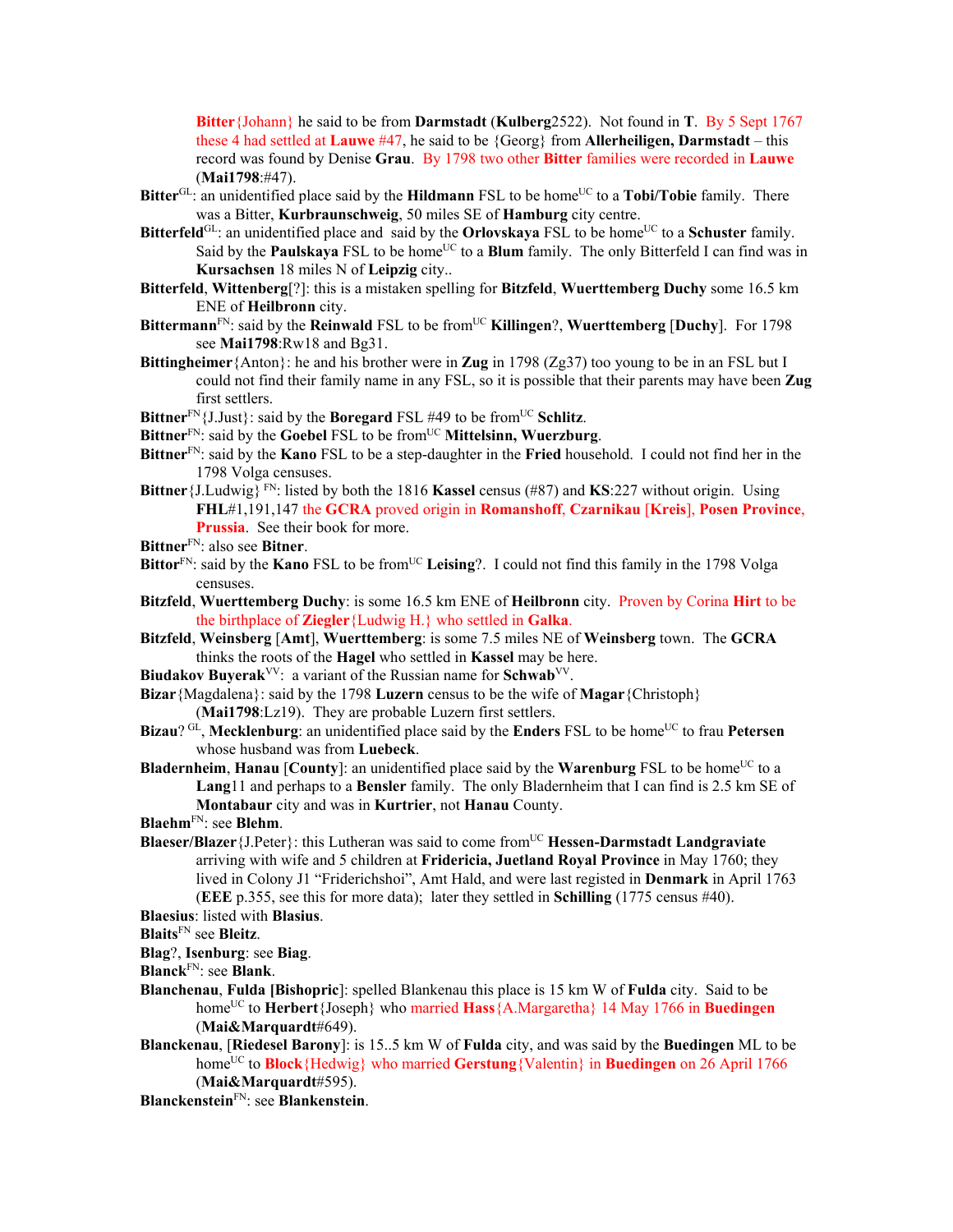- **Blanenbach**<sup>GL</sup>: an unidentified place said by the **Balzer** FSL to be home<sup>UC</sup> to a **Dorlosch/Dorlot/Darlot**? family. There is a **Blankenbach** some 30 miles SW of **Kassel** city in what was then **Hessen**-**Kassel Landgraviate**.
- **Blank**FN{Johann}:**Kulberg**16 says he was **from Danzig** with wife and son. Said by the **Belowescher Kolonien** FSL to be from<sup>UC</sup> **Danzig**.
- **Blank/Blanck**<sup>FN</sup>{J.Peter}: said by **KS**122 and by the **Belowescher Kolonien** FSL to be from<sup>UC</sup> **Erbach** [**County**] (no locality mentioned). The **Buedingen** ML says this **Blanck** man from<sup>UC</sup> **Erbach** married **Dreuth**{Barbara E.} on 17 April 1766 (**Mai&Marquardt**#547). On 13 Sept 1766 {J.Peter & Julianna} arrived in **Russia**, he said to be from **Erbach** [**County**] (**Kulberg**5231). Not found in **T**. In the FSL his wife's name is {Juliane}.
- **Blank**<sup>FN</sup>: said by the **Katharinenstadt** FSL to be from<sup>UC</sup> **Heidelberg**.
- **Blank**<sup>FN</sup>: said by the **Paulskaya** FSL to be from<sup>UC</sup> **Bach**.
- **Blank**<sup>FN</sup>: said by the **Paulskaya** FSL to be from<sup>UC</sup> **Berlin**.
- **Blankenau**: go to **Blanchenau** and **Blanckenau**.
- **Blankenbach**GL**, Hessen**: see **Blanenbach.**
- **Blankenbach**, [**Hessen-Kassel Landgraviate**?]: was 49 km SE of **Kassel** city and was said to have been home<sup>UC</sup> to the **Reit** family (Lk12), early settlers in **Zuerich**. There was another Blankenbach in **Austria**.
- **Blankenburg**GL: see **Bakenburg**.
- **Blankenhain**, [**Kur**-]**Sachsen**: is 16 km NW of **Zwickau**, and said by the **Reinhard** FSL to be home<sup>UC</sup> to the **Batz** family.
- **Blankenheim County**GS: seated in the town of Blankenheim which is 23 km N of Gerolstein town. For background see **Mandersheid County**. Also see **Plekenberg County**.
- **Blankenhof**(?)<sup>GL</sup>, **Baden-Durlach**: said by the **Dobrinka** FSL to be home<sup>UC</sup> to a **Simon** family. Probably **Blankenloch, Baden-Wuerttemberg** some 7 miles NE of **Karlsruhe**.
- **Blankenloch** GL**, Baden-Durlach**: some 7 miles NE of **Karlsruhe**. See **Blankenhof** and **Brankenloch**.

**Blankenstein/Blanckenstein**FN{Anthon Enoch}: said by the **Katharinenstadt** FSL #3 to be fromUC **Magdeburg,** [**Kur**-]**Sachsen**. A **Luebeck** ML says he married on 12 October 1765

**Bohm**{Hedewig Sophia} (**Mai&Marquardt**#32 & **KS**122). Not found in **Kulberg** or in **T**. **Blankenstein**<sup>GL</sup>: an unidentified place said by the **Paulskaya** FSL to be home<sup>UC</sup> to a **Lihmann** family.

Kuhlberg said this was in **Hessen**. There seem to be three Blankenstein in Germany, none of them in areas that belonged to either of the two Hessen countries in the 1760's.

**Blanki**{Peter}: see **Bianki**. **KS**122 said to have left **Italy** for Russia in 1764. May have been spelled **Bianki**. I could not find him in any published FSL.

**Blaser**FN: this family name was found recorded in **Kirburg** marriage records 1762-1767; see **Flegel** trip. **Blasien**?GL: an unidentified place said by the **Mariental** FSL to be home<sup>UC</sup> to **Erne** and **Walter** families. **Blaesius**{Hannata}: married **Weyrich**{Jacob} on 28 May 1765 in **Rosslau** (**Mai&Marquardt**#841,

- **KS**122 & 164). Not found in **Kulberg** or **T**. By August 1766 this Catholic couple had settled in **Cheisol** FSL #19.
- **Blasius**[Barbara]: **Mai1798**:Fk56 lists her as the wife, evidently the 2nd wife, of **Olt/Alt**{J.Nicolaus} with 3 children all, or at least one of whom was the product of her first marriage to **Guenther**{Heinrich}.

**Blausius**<sup>FN</sup>{Christian}: said by the **Frank** FSL #48 to be from<sup>UC</sup> **Schleinitz**(?), **Sachsen.** 

- **Blass**FN: said by the 1798 **Katharinenstadt** census to be the maiden name of **Wormsbecher**'s wife (**Mai1798**:Ka47).
- **Blass**?FN: said by the **Neidermonjou** FSL to be from<sup>UC</sup> **Hessen**. I could not find this family in the 1798 censuses.

**Blattner**?FN, see **Plattner**.

**Blatz**FN: see **Platz.**

- **Blau**FN: said by the **Laub** FSL to be fromUC **Burbach**, **Darmstadt**.
- **Blau**FN: said by the 1798 **Laub** census to be the maiden name of frau **Kahler** (**Mai1798**:Lb18).
- **Blauenthal**GL, **Kotteritz**: an unidentified place said by the **Paulskaya** FSL to be homeUC to a **Bachmann** family. I can only find one Blauenthal (then in **Kursachsen**), some 15 miles SSE of **Zwickau** city, but seeming to have no relationship to any **Kotteritz**.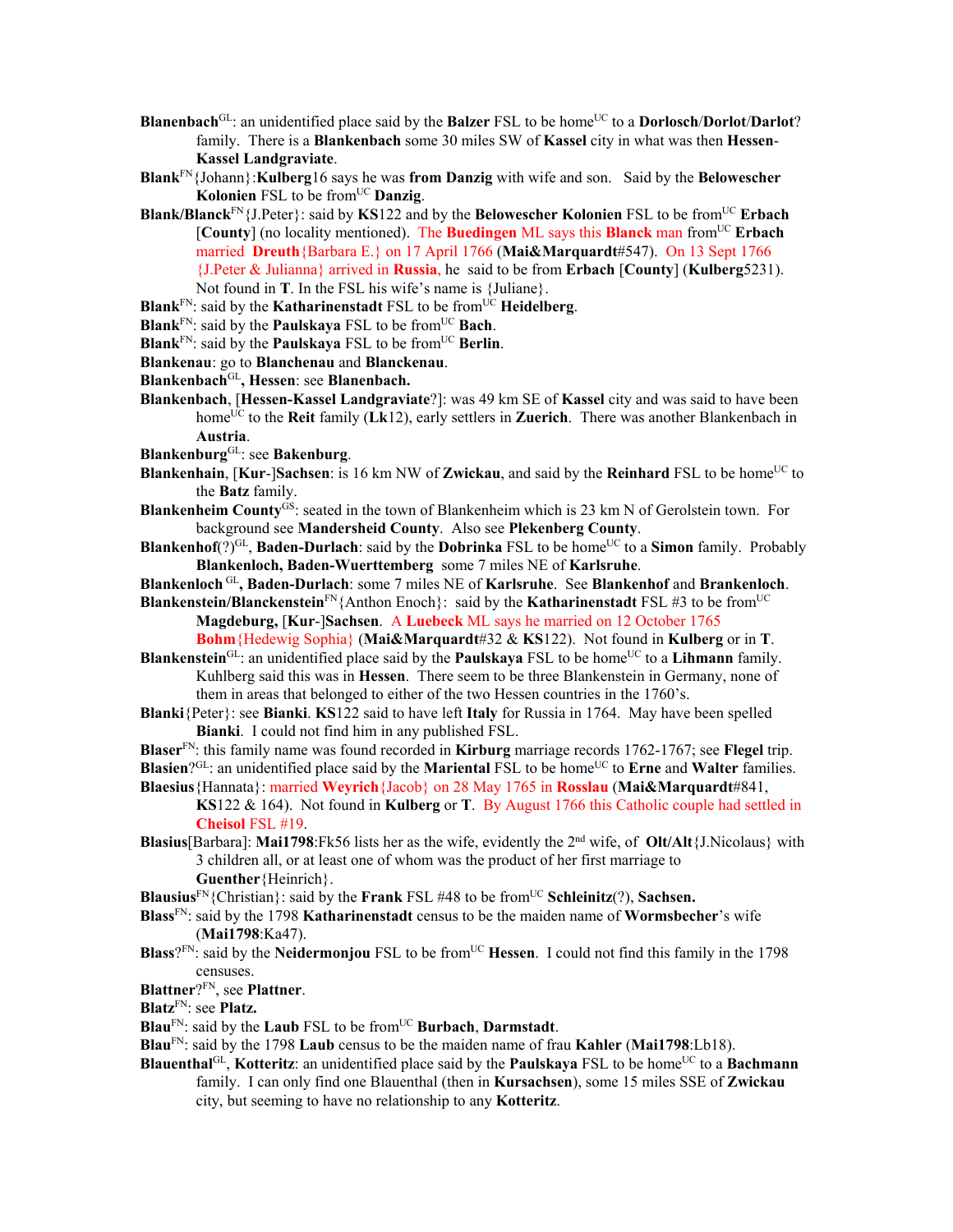**Blausius**: listed with **Blasius**.

**Blaustein**GL: see **Braustein**.

**Blazer**: also see **Blaeser**.

- **Blechschmid**FN{Anthon, father of Susanna M.}: **Ruth Froelke** proved for the Frank Research Fund that he was born and died in **Sprendlingen**, [**Isenburg**-]**Offenbach** (1680 & 15 Feb 1736), and married{Justina}, maiden name and place unknown.
- **Blechschmid**FN{Susanna M.}: this woman in 1749 married a **Schmidt** man in **Sprendlingen**; by 1767 this couple was in **Frank**.
- **Blehm**FN: said by the **Shcherbakovka** FSL to be fromUC **Chroserei**, **Holstein**. Spelled **Blaehm** in 1790, 1793, 1796 and 1798 (**Mai1798**:Mv2779, 2783, 2794, Sv8, Db28, Sp37, Kr24).
- Blei<sup>FN</sup>: said by the Brabander FSL to be from<sup>UC</sup> Krastdorf?, Luxembourg. Spelled Blein in 1798, and the wife's maiden name was given as **Wambach** (**Mai1798**:Bn45, 67).
- **Bleichenbach, Stolberg-Gedern:**
- **Bleicherode**<sup>GL</sup>: Said (no locality mentioned) by the **Boaro** FSL to be home<sup>UC</sup> to an **Au** family. This probably is the Bleicherode, now in **Thueringen**, some 9 miles SW of **Nordhausen** city. **Bleichroth**<sup>FN</sup>: said by the **Grimm** FSL to be from<sup>UC</sup> **Mannheim**.
- **Bleichstetter**GL**, Urach Oberamt, Wuerttemberg**: is some 3 miles S of **Bad Urach, Baden Wuerttemberg**, and was home to a **Werner** family that settled in **Gueldendorf, Odessa**.
- **Bleidenrod**, [**Hessen-Darmstadt Landgraviate**]: is 25 km NE of **Giessen** city and was said by the **Susannental** FSL to be home<sup>UC</sup> to a **Heit** family.
- **Bleier**?FN: said by the **Boregard** FSL to be from<sup>UC</sup> Meckendorf. I could not find this family in the 1798 Volga censuses.
- **Bleier**FN: said by the **Kano** FSL to be fromUC **Lauben**. I could not find this family in the 1798 Volga censuses under either Bleier or **Bleyer**.
- **Bleifeld-bei-Hoffnungsthal**<sup>GL</sup>: issome 13 miles NE of **Bonn** and said by the **Mariental** FSL to be home<sup>UC</sup> to a **Wachter** family.
- **Blein**FN: see **Blei**.
- **Bleitz**<sup>FN</sup>{Peter}, {Adam}: said by the **Keller** FSL to be from<sup>UC</sup> **Kempton**, **Kurmainz**. Spelled {Peter} **Blaits** in 1798 (**Mai1798**:Nk35).
- **Bleitz**FN{Appolonia}: fromUC **Brenschbach** near **Umstadt** married in **Buedingen** 17 June 1766 **Hartmann** {J.Adam} (**Mai&Marquardt**#698). They arrived in **Russia** 15 September (**Kulberg**6109). Not found in **T**. By August 1767 this couple had settled in **Walter** FSL #75.
- **Blem**FN: said by the **Lauwe** FSL to be fromUC **Fuerth**, **Ansbach**. I could not find this family in the 1798 censuses.
- **Blesau**?<sup>FN</sup> said by the **Frank** FSL to be from<sup>UC</sup> **Werbellin, Brandenburg.**
- **Bless**?FN: see **Pless**.
- **Bletekh**?FN said by the 1798 **Anton** census to be the maiden name of frau **Werfel** (**Mai1798**:An30).
- **Blettner**{Dorothea Margarethe}: married **Fruehe**{J.Werner} in **Luebeck** on 14 May 1766 (**KS**129 and **Mai&Marquardt**#154) **KS**129 said, evidently mistakenly, the year was 1765. Not found in **Kulberg**, **T** or in any published FSL or in **Mai1798**.
- **Bleyer**FN: see **Bleier**.
- **Bliesdalheim**GL, **Kurpfalz**: is some 8 miles SW of **Zweibruecken** in the **Saarland** and said by the **Kautz** FSL to be the home<sup>UC</sup> of a **Werner** family.
- **Blies**/**Blieskastel**, [**Nassau-Saarbruecken County**]: is some 12 miles E of **Saarbruecken** city and seems also to have been a seat of the **von der Leyen** lands which mostly lay to its E and S. Said by the **Graf** FSL to be home to a **Wasinger** family and said by the **Louis** FSL to be home<sup>UC</sup> to **Kinderknecht** families; **Denise Grau** proved the origins of these two families in nearby **Ormesheim.** Said by the **Mariental** FSL to be home<sup>UC</sup> to **Reinhard** and **Schmidt** families. Said by the the **Rohleder** FSL to be home<sup>UC</sup> to **Braun**{Andreas} and {HansAdam}, and **Hoffmann** families.
- **Blin**?: an unidentified place said by Recruiter Beauregard's list to have been home<sup>UC</sup> to the **Kaiser**{Caspar}: family (**Lk**42).
- **Blitz**FN{J.Georg}: married **Michel** {Elisabetha} in **Buedingen** on 9 March 1766 (**Mai&Marquart**#390). Arrived in **Russia** in July 1766 recording him as fromUC **Pfalz** (**Kulberg**2279). Not found in **T**.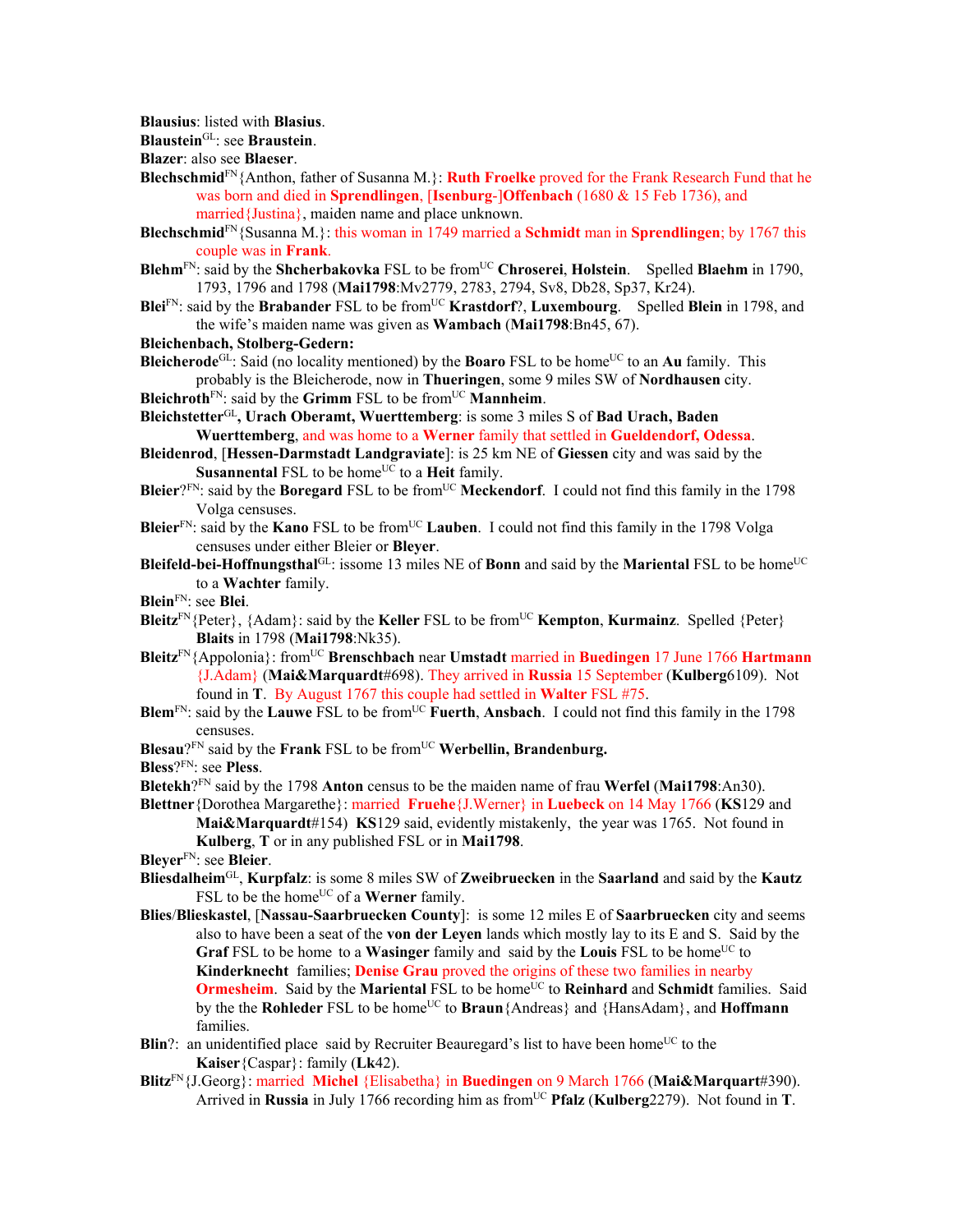By June 1767 he, with a new wife {M.Charlotta}, had settled **Balzer** FSL #72 which said he was fromUC **Kurpfalz** (no locality mentioned). Said by the Stumpp version and by **KS**:122 and 145 to be fromUC **Isenburg** [**County**] near **Offenbach**.By 1798 the maiden name of the then frau Blitz was given as **Faus** or **Faust** (**Mai1798**:Bz30, 61).

- **Bloch**<sup>FN</sup>: said by the **Walter** FSL to be from<sup>UC</sup> Gitserzhdorf, Hesse-Darmstadt County.
- **Block**{Elizaberth}: said by the 1798 **Luzern** census to be the maiden name of the widow **Becker Mai1798**:Lz23); a likely **Luzern** first settler.
- **Block**<sup>FN</sup>{Simon}: said by the Pleve version of the **Jagodnaja Poljana** FSL #60 to be from<sup>UC</sup> Nidda; the Kromm version says he was fromUC **Streithain** at **Ober Lais** near **Nidda** (pp.31, 33). **KS**122 has two entries: one says he was fromUC **Streithain** near **Buedingen** leaving in 1767 for **Jagodnaja Poljana** ; the second says he was from<sup>UC</sup> Nidda near Buedingen leaving in 1766 for Brunnental!
- **Block**{Christian}: **Kulberg**71 said he was single from<sup>UC</sup> **Schoeningen**. Not found in **T** or in any published FSL.
- **Block**{Hedwig/Jadwiga}: fromUC **Blanckenau** married **Gerstung**{Valentin} in **Buedingen** on 26 April 1766 (**Mai&Marquardt**#595). They arrived in **Russia** on 8 August 1766, the suname recorded as **Gerstrung** and her given name as{Jadwiga} (**Kulberg**4181). Not found in **T**, in any published FSL or in **Mai1798**.
- **Blohm/Bluhm**{Margareta Catarina}: was a god parent at the 12 June 1766 baptism of **Diederich**{Catarina Elisabet.} daughter of {August} and his wife **Wolteriche**{Bostilla} (**Mai&Marquardt**#1332). Not found in **Kulberg**. She may be listed at **T**1442. Not identified in any published FSL.
- **Bloneck**FN{Anna}: Catholic daughter of the deceased {Thomas} married in **Woehrd** 2 June 1766 **Schindler**{Aug.} (**Mai&Marquardt**#822). On 12 Sept. 1766 they arrived in **Russia** (**Kulberg**6149). Later in 1766 they took transport for the **Volga** (**T**3606-3607). By Sept 1767 this couple was settled at **Keller** FSL #65
- **Bloss**?FN: said by the **Kano** FSL to be fromUC [**Anhalt**-]**Dessau** [**Principality**]. I could not find this family in the 1798 Volga censuses.
- **Bludenz**?<sup>GL</sup>, **Oesterreich**: said by the **Mariental** FSL to be home<sup>UC</sup> to a **Maurer** family. Bludenz is in the Austrian Alps some 62 miles ESE of **Zurich, Swiz**.
- **Blum/Blun** {Johannes}: son of {Nicolaus} from<sup>UC</sup> **Hutten** married in **Schlitz** 22 July 1766 **Kumpf**{A.Margaretha} daughter of a linen weaver fromUC **Schlitz** (**Mai&Marquardt**#737). Not found in **Kulberg** or **T**. Mai&Marquardt guessed that they settled in **Norka**; I think it much more likely that they were the couple that in August 1767 settled in **Boregard** FSL #50 intitally recorded there as **Blun**, saying he came from<sup>UC</sup> Goettingen.
- **Bluem/Blum**FN: said by the **Norka** FSL to be fromUC **Hessen** and a single man in the **Hohmann** household. Spelled **Blum** when his wife's maiden name is given as **Repp** (**Mai1798**:Nr197, and also see Nr178 and Kt27, and also Mv1968 for 1795).
- **Blum<sup>FN</sup>: said by the Kratzke FSL to be from<sup>UC</sup> <b>Hamburg.**
- **Blum**<sup>FN</sup>{Heinrich: said by the **Neidermonjou** FSL to be from<sup>UC</sup> Geichel?.
- **Blum**FN{J.Georg}: said by the **Neidermonjou** FSL to be fromUC **Seedorf**. For 1798 see **Mai1798**: Nm43, Mv1917
- **Blum**<sup>FN</sup>: said by the **Orlovskaya** FSL to be from<sup>UC</sup> **Mindelheim**. . The wife's maiden name was given as **Wachtel** in 1798 (**Mai1798**:Or24).
- **Blum**<sup>FN</sup>: said by the **Paulskaya** FSL to be from<sup>UC</sup> **Bitterfeld**.
- **Blum**{Catharina E.}: married **Stumpff**{J.Juergen} in **Luebeck** 23 January 1766 (**Mai&Marquardt**#47).
- **Blum**{Christoph}: said by Recruiter Beauregard's list to have said by Recruiter Beauregard's list to have come fromUC **Alsfeld** (**Lk**31). So far I have not found this couple associated with an colony.
- **Blum**{J.Philipp}: fromUC **Ingelfingen**, married **Becker**{M.Barbara} in **Friedberg** on 11 May 1766 (**Mai&Marquardt**#339). They may have arrived in **Russia** on 15 Sept. 1766? (**Kulberg**#7103). Later in 1766 they took transport heading for the **Volga** (**T**2068-2069). Not found in any later source.
- **Blum**FN: this family name was found recorded in **Schotten** parish records for many generations prior to 1767; see **Flegel** trip.
- **Blum**FN: also see **Bleum** and **Blun**.

**Blumberger**FN: said by the **Ober-Monjou** FSL to be a step-son in the **Esperein** household. I could not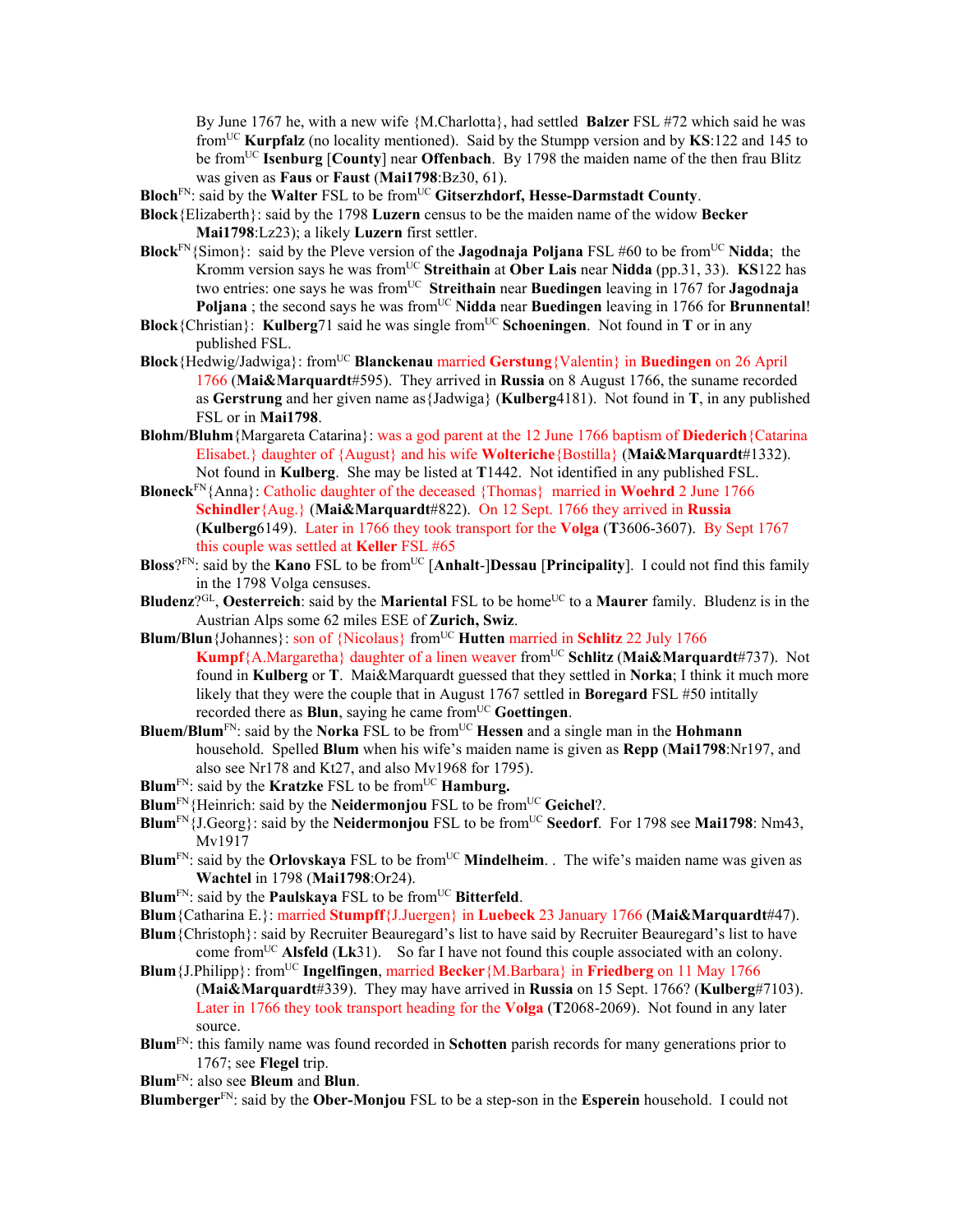find this man in the 1798 Volga censuses.

**Blumenfeld**GL: an unidentified place or country; see **Botersinks**.

**Blumenort**BV, **Halbstad District**, **Molotschna**: a German Mennonite village established in 1806. According to Stumpp (p.97) all colonists came from West Prussia and the Danzig area. **Hildegard Wasnick** village coordinator has begun to assemble information on the origins of settlers of this village and others, and to make that information available to this index. So far her FSL source is mainly the **Unruh** book, but for almost every family listed here, she has assembled additional information from the records of the Manitoba Mennonite Historical Society (**MMHS**). The numbers in parentheses are the household numbers in the village FSL as given in **Unruh**: from **Elbing**: (**Warckentin**3);

from **Halbstadt**, **Marienburg**: (**Weiler**1,22);

from **Neusteterwald**, **Elbing**: (**Enz**2);

#### **Bluhmenschein**: see **Blumenschein**.

**Blumenschein/Blumenstein/Bluhmenschein**FN{J.Peter}: **Brent Mai** proved that he married

**Heist**{A,Margaretha} in **Reichelsheim** near **Erbach** on 24 November 1729, and that {J.Peter} married his 2nd wife, **Ort**{A.Maria}there on 29 February 1752. He also proved that {Peter} and his first wife had 10 children, 5 of whom accompanied him and his 2<sup>nd</sup> wife to **Russia**. On the way, daughter {Margaretha E.} married **Zirckoebel**{Christoph} on 19 June 1766 in **Buedingen** (**Mai&Marquardt**#704). Recorded as **Blumenstein**{Peter, A.Maria, A.Maria 25, J.Adam 20, A.Margaretha 15 and A.Margaretha 6}, with {Margaretha E.} recorded as frau **Zirgabel**, they arrived in **Oranienbaum** on 15 Sept 1766 (**Kulberg**6089 & 6107). Recorded as **Bluhmenschein** and **Zirgibel** they set out for the **Volga** (**T**#3175-3181). The **Bluhmenschein** parents evidently did not survive the trip, and probably daughters {A.Maria} and the younger  ${A.Margaretha}$  as well. For more detail see http://cvgs.cu-

portland.edu/origins/b/blumenschein\_yagodnaya\_polyana.cfm and the following:

- **Blumenschein**<sup>FN</sup>{Adam}: **KS**122 and the **Jagodnaja Polyana** FSL #47 say he, age 22, was from<sup>UC</sup> [**Reichelsheim**], **Erbach** [**County**]. For 1798 see **Mai1798**:40, 68 and 80.
- **Blumenschein**<sup>FN</sup>{A.Maria}: the **Jagodnaja Polyana** FSL #46a says she, age 24, was from<sup>UC</sup> [**Reichelsheim**], **Erbach** [**County**]. and was sister-in-law to **Zuergiebel**{Christoph} [and hence sister to **Blumenschein**{Margaretha E.} and {Adam}—ed.].
- **Blumenschein**<sup>FN</sup>{Margaretha E.}: according to the **Buedingen** ML she was from<sup>UC</sup> **Reichelsee** [**Reichelsheim**, **Erbach County**] and married on 19 June 1766 **Zirckoebel**{Christoph} fromUC **Breuschbach**; after which the couple went to **Jagodnaja Polyana** FSL #46; **KS**122 says she was fromUC **Reichelsheim** near **Friedberg** in **Hessen** [but in the 1760s it was **Erbach County**, not in any **Hessen**—ed.] (**Mai&Marquardt**#704).
- **Blumenschein**<sup>FN</sup>{Margaretha E.}: from<sup>UC</sup> **Reichelsee** [i.e. **Reichelsheim** ed], **Erbach** [County] married **Reh**{Benedict} on 17 May 1766 in **Buedingen** (**Mai&Marquardt**#655 & **KS**149). Not found in **Kulberg**, or **T**, or in any published FSL. She surely was a sister or cousin, senior to the preceeding entry. Either 1) this couple did not go to Russia, or 2) they both died before arriving in **Russia**, or 3) this marriage did not 'take' and she was free to marry **Zirckoebel** as detailed in the preceeding entry. I have found no Russian record mentioning any Herr **Reh**.

**Blumenschein**FN: also see **Blumenstein**.

- **Blumenstein**FN: said by the **Bauer** FSL to be fromUC **Reichelsheim**, **Erbach**. In 1798 spelled **Blumenschein** and the wife's maiden name was given as **Dilesin** or **Tilessin**? (**Mai1798**:Br12).
- **Blumenstein**FN: said by the Pleve version of the **Jagodnaja Poljana** FSL to be fromUC **Erbach** (no locality mentioned), and by Kromm to have been fromUC **Reichelsheim**, **Erbach**. Stumpp spells it **Blumenschein.**

**Blumenstein**GL, **Bern Kanton**, **Switzerland**: is 14 miles SSE of Bern city. See **Mettler**{J.Jakob}.

**Blumentahl**<sup>FN</sup>: said by the **Leitsinger** FSL to be from<sup>UC</sup> **Schwaben** (no locality mentioned). I could not find this family in the 1798 Volga censuses.

**Blun**?FN: see **Blum**.

- **Blunck**FN: said by the 1798 **Schaefer** census to be the maiden name for frau **Lerch**{Gottlieb} (**Mai1798**:Sf20).
- **Bluoa**(?)<sup>GL</sup>: an unidentified place said by the **Katharinenstadt** FSL to be home<sup>UC</sup> to a **Mockler** family.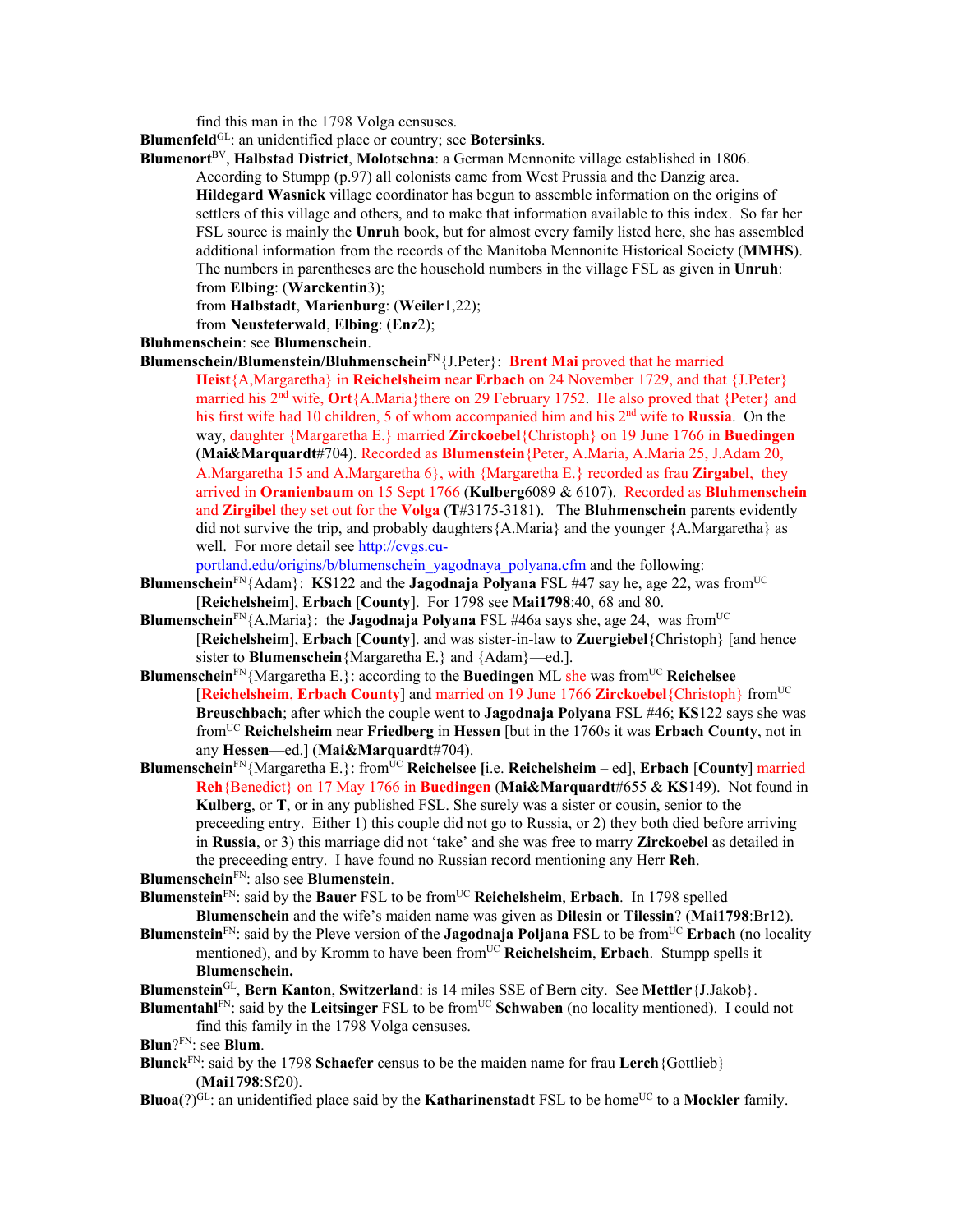**Boaro**VV (aka **Boisraux, Boisroux, Bordowskoje**) is a Lutheran German village on the eastern side of the Volga. Its FSL is now published in Pleve, Einwanderung …, vol.I, pp. 139-175. According to this, the first settlers were from the following places with the family names shown here in parens. The number with the name is their household number in the FSL. Actually there were two lists both starting with the number 1. Here number 1 of the supplementary list is given as 101, number 2 of that list is 102, and so forth:

from **Bamberg** [**Bishopric**]: (**Kleinlein**102);

from **Berlin**: (**Kisauer**?68);

from **Beseke**(?): (**Leinhardt**?125, **Meinhard**121);

from **Bibra**: (**Heilig**?[**Hellwig**?]52);

from **Bingen**, **Kurmainz**: (**Reichert**35, and possibly **Schmidt**35a);

from **Bleicherode**: (**Au**26);

from **Braun/Bsern**(?): (**Schlotter**109);

from **Breslau**: (**Verkehrt**?63);

from **Brundorf**: (**Jaeger**29 and possibly **Wegener/Wagner**?29a);

from **Clausthal**(?): (**Gottlieber**?133, and possibly **Meier**133a);

from [**Hessen**-]**Darmstadt** [**Landgraviate**]: (**Hal**?173, **Schneider**37a);

from [**Anhalt-**]**Dessau** [**Principality**]: (**Arnholt**?41, **Brausemann**31, **Gere**?34,

**Gerward/Herrward**?30, **Hahn**75, 76, **Hensse**13, 15, **Hoher**22, **Hoppe**54, 64a, **Koch**1, **Krabe**27, **Krimer/Kremer**?89, **Mecker**?79, **Spenger**?71, **Tinike**?88, **Titschholz**?32, **Toepfer**8, and possibly **Glemer**?8a, **Wagner**1a);

born in **Diesdorf**: (**Walt**11);

from **Dresden**: (**Eilau**?170, **Emrich**?171);

from **Dresden**, [**Kur**-]**Sachsen**: (**Stein**115);

from **Ebescht**(?): (**Mueller**129);

from **Echem,** [**Kur**-]**Sachsen**: (**Mueller**65);

from **Eiche/Eichen**?: (**Triller**179, 180, **Zinkhan**?178

from **Eichenhayn**: (**Roth**136, **Ungefug**156);

from **Erfurt**: (**Losgus**?168);

from **Erlangen**: (**Borell**111);

from **Falkenstein**(?): (**Einike**?137);

from **Falun, Schweden**: (**Bergmann**90);

from **Frischborn**: (**Ortstadt**147);

from **Frischburg**(?): (**Fritzmann**108);

from **Fulda** [**Bishopric**]: (**Lofink**105);

from **Gen**(?),[**Hessen**-]**Darmstadt** [**Landgraviate**]: (**Mueller**94);

from **Gening**(?) [**Barony**]: **Schroeder**74);

from **Gera**: (**Raabe**55);

from **Gera**, [**Kur**-]**Sachsen**: (**Ludwig**169);

from **Gerestam**(?): (**Rausch**95);

from **Gernhausen**(?), **Kurmainz**(?): (**Bostel/Postel**?162);

from **Geschtet**(?): (**Berger**141);

from **Golniss**, [**Anhalt-**]**Dessau** [**Principality**]: (**Reisegerste**7, and possibly **Wagner**7a);

from **Gohren** [should be **Gorau**], [**Anhalt-**]**Dessau** [**Principality**]: (**Bock**28, and possibly **Schmidt**28a, **Stallbaum**28b);

from **Gommern, Mecklenburg** [**Duchy**]: (**Scharf**51);

from **Gonna**, **Mecklenburg** [**Duchy**]: (**Arnst**81, and possibly **Lieders**81a);

born in **Gorau**: (**Bock**28, **Schmidt**28a and **Schmidt**43);

from **Grobau**: (**Zwikau**?14);

from **Gumerthausen**(?): (**Klinkhefer**96);

from **Halberstadt**: (**Frankenfeld**137, **Gitte**?12);

from **Halle**, **Brandenburg** [**Duchy**]: (**Kommer**87);

from **Hausdorf**: (**Jordan**145);

from **Henneberg**: (**Leinhardt**154);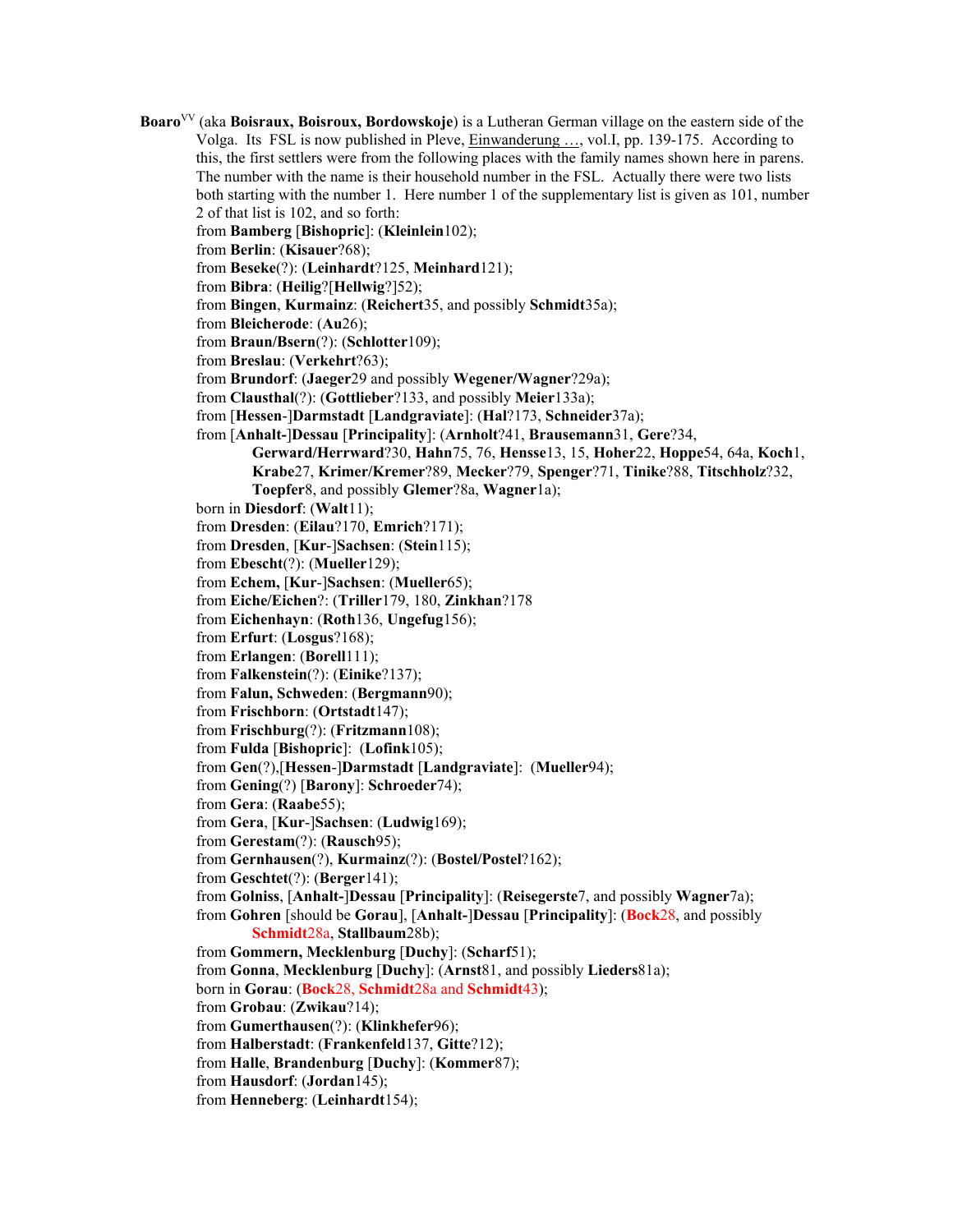from **Herchenau**: (**Winterholder**127, 128); from **Hessen** [**Landgraviate**]: (**Kleinschmidt**120, **Kronewald**142); from **Hoergenau**(?): (**Winterholler**176); from **Hohen-Pritz**: (**Sorgenfrey**134, and possibly **Siebert**?134a); from **Iba**: (**Keilmann**124, 135); from **Igersheim**: (**Bontraeger**?153, **Doering**150); from **Ingelsheim**(?): (**Diel**132, **Unefuch**?131); from **Irentehausen**(?): **Mull**?151); from **Jambin**(?): (**Schmidt**9); from [**Hessen**-]**Kassel** [**Landgraviate**]:(**Schumm**117); from **Kempten**, **Schwaben**: (**Gindlein**?91); from **Kochstedt**, [**Anhalt-**]**Dessau** [**Principality**]: (**Krabe**24, **Krueger**38, **Kruemel**44); from [**Anhalt**-]**Koethen** [**Principality**]: (**Bohle**33, **Handorf**?87a, **Walt**11); from **Kosswig**, **Brandenburg** [**Duchy**]: (**Winter**39); from **Kulz-bei-Oberviechbach**: (**Gulder**101); from **Kumpelstadt**(?): (**Reinhard**161); from **Kusfel**(?): (**Naumann**152); from **Laas**, [**Kur**-]**Sachsen**: (**Merk**57); from **Lambsheim**(?),[**Hessen**-]**Darmstadt** [**Landgraviate**]: (**Mueller**148); from **Lausitz**: (**Bilzack**119, and possibly **Rettich**119a); from **Legen**(?): (**Fink**122); from **Leipzig**, [**Kur**-]**Sachsen**: (**Koch**2); from **Leisel**(?): (**Fank**?139); from **Leisel,** [**Hessen**-]**Darmstadt** [**Landgraviate**]: (**Eckel**158); from **Loeben**: (**Schuhmann**62); from **Mannheim**, **Kurpfalz**: (**Lachert**107); from **Mecklenburg-Schwerin** [**Duchy**]: (**Fer**?37); from **Mengers**(?): (**Bindewald**130); from **Minsteinnarch**(?): (**Gogel**?113); from **Moers**: (**Leis**?140); from **Nechtisem**(?): (**Seifert**144); from **Neunkronau**(?): (**Mut**?177); from **Neuss**: (**Straf**?167); from **Niederraden**: (**Mankein**?181); from **Nordhausen** [**Imperial City**]:(**Wenzel**155); from **Nuernberg**: (**Boster**112); from **Obernau**: (**Kraz**?164); from **Oranienbaum**: (**Otto**64); from **Oranienbaum**, [**Anhalt-**]**Dessau** [**Principality**]: (**Glueck**84, **Luebert**93, **Mueller**66, **Roenke**?72); from **Penzlin**, **Mecklenburg** [**Duchy**]: (**Mann**56, **Zibarius**?73, and possibly **Bierd**56a); from **Prag**, **Boehmen**: (**Hansel**116); from **Quellendorf**, [**Anhalt-**]**Dessau** [**Principality**]: (**Fessel**85, **Koenig**25, 86, **Paris**40); from **Rehsen**, [**Anhalt-**]**Dessau** [**Principality**]: (**Schmidt**43); from **Renskirch**(?): (**Funk**?126); from **Rieben**, [**Anhalt-**]**Dessau** [**Principality**]: (**Hede**?42 and possibly **Stallbaum**42a); from **Rosenfeld**, [**Anhalt-**]**Dessau** [**Principality**]: (**Zeutsch**45); from **Rostock**(?): (**Lemke**?146); from **Rothenburg**: (**Brando**?97); from **Ruecksaal**(?): (**Dittler**19); from **Saldrick**(?), **Waldeck**: (**Seifert**?50); from **Sassanfahrt**(?), **Bamberg** [**Bishiopric**]: (**Schmilzer**104); from **Schleusingen**, **Gekenburg**(?): (**Weigand**118); from **Schleusingen**, [**Kur**-]**Sachsen**: (**Buetner**58, and possibly **Schmidt**58a);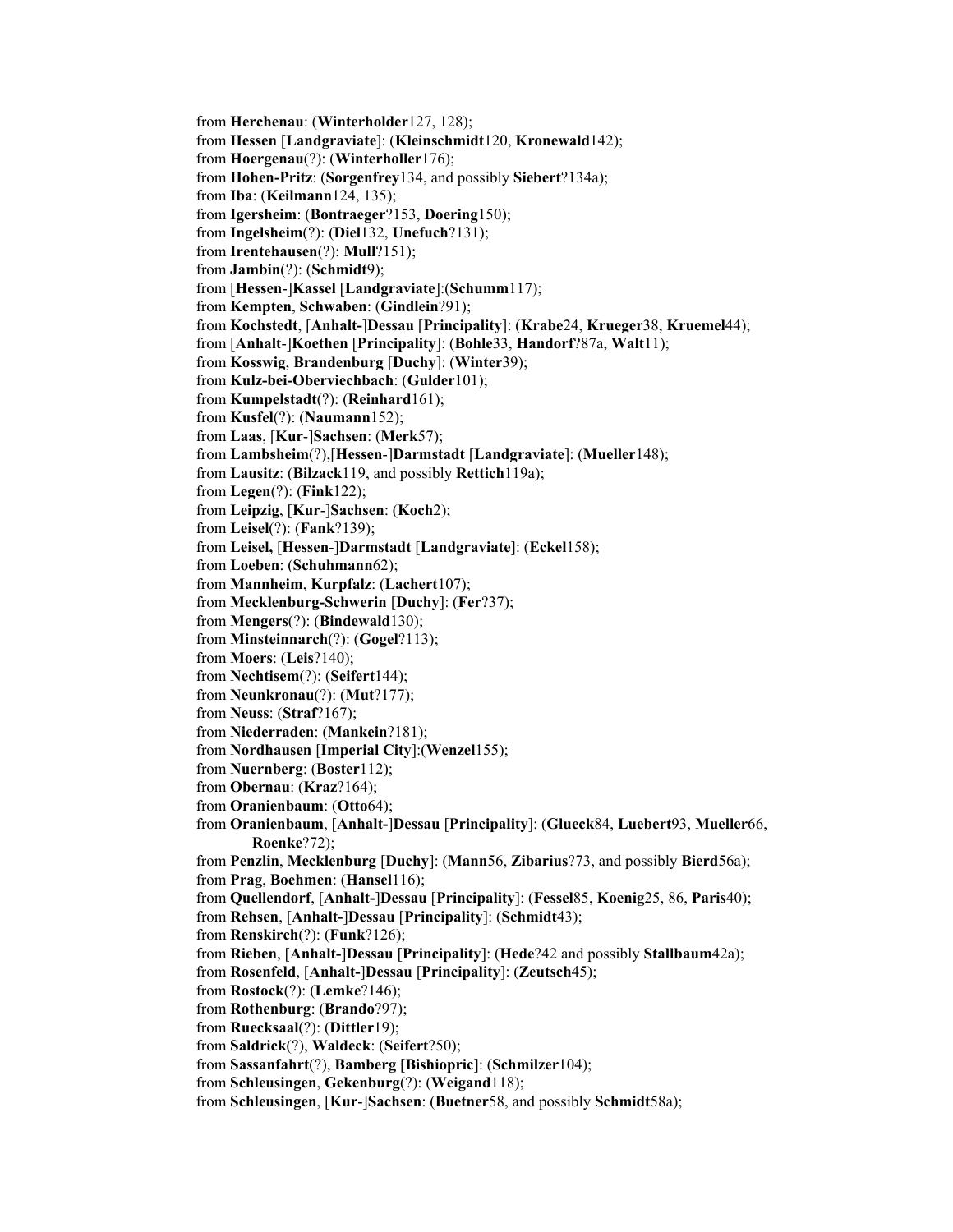from **Schleiz,** [**Kur**-]**Sachsen**: (**Wolf**92); from **Schmiedenburg**: (**Holzhausen**36); from **Schoenfeld**: (**Schaefer**110); from **Seiben**: (**Reichert**10); from **Senburg**(?): (**Koehler**21, **Schulz**49); from **Si[eg]burg**(?), **Kurpfalz**: (**Lauterbach**53); from **Silenburg**(?): (**Schmidt**59); from **Silkerode**: (**Berg**48, **Zose**?46, and possibly **Brando**?46a); from **Sowenow**(?): (**Rechin**166); from **Stangendorf**: (**Lotz**123); from **Steinberg**, **Nidda**, [**Hessen**-]**Darmstadt** [**Landgraviate**]: (**Martin**172); from **Steinfurt**, **Friedberg** [**Imperial City**]: (**Funk**163); from **Stondorf**(?): (**Seifert**159, and possibly **Bergholz**159a); from **Tiben**(?), [**Kur**-]**Sachsen**: (**Herrfort**?80); from **Trebtow**(?): (**Borschdrech**165); from **Unterhens**(?): (**Krep**?148); from **Unter-Schwarz**: (**Guteberg**?174); from **Vellinghausen**(?): **Wahlschmidt**143); from **Weier**: (**Lohr**61, and possibly **Heilmann**61a); from **Weikersheim**, **Nassau**(?): (**Strifler**?106); from **Wendenburg**(?), **Nassau**: (**Schmidt**20); from **Wenzlow**: (**Schmidt**67, and possibly **Schleuning**67a); from **Westerburg**: (**Keskel**?157, **Russ/Ross**?160); from **Winterstein**: (**Schmidt**175); from **Wiseritz**(?), **Boehmen**: (**Albutin**?114); from **Wittenberg**: (**Hahn**78, **Heidemann**82); from **Wittenberg**, [**Kur**-]**Sachsen**: (**Hahn**77); from **Woerliz**, [**Anhalt-**]**Dessau** [**Principality**]: (**Bauer**60); from **Zelbig**(?): (**Kratz**103); from [**Anhalt**-]**Zerbst** [**Principality**]: (**Bartel**23, **Beier**16, **Belz**?70, **Finken**?47, **Holz**3, **Kilz**?5, **Kurt**6, **Noak**?69, **Quindt**4, **Werner**83); from **Zuchau**: (**Koehler**17, **Meinicke**18). **Bobenhausen**GL: there are two Bobenhausen now in **Hesse** very near each other. Also in the 18<sup>th</sup> century sometimes spelled, or misspelled, **Bubenhausen** and **Poppenhausen**. They are now known as **Bobenhausen Einz** and **Bobenhausen Zwei** to distinguish which is which. For hundreds of years they were in different countries, but apparently nonetheless they were confused with each other. The **Buedingen** ML said **Bobenhausen** was home<sup>UC</sup> to the **Steinbach** woman who in 1766 married a **Gambach** man; by1767 they were in **Moor** (**Mai&Marquardt**#502). **KS**:129 said this **Bobenhausen** was near **Gruenberg** [that would have been **Bobenhausen Zwei**], however **KS**:159 said of the same reference, it was near **Buedingen** [that would have been **Bobenhausen Einz**]! Said by the **Schwab** FSL to be home<sup>UC</sup> to the **Arndt**{Johannes} and {J.Heinrich} families.

- **Bobenhausen**, **Stollberg-Gedern County**: now known as **Bobenhausen Eins**, is some 5 miles NW of **Buedingen** city.
- **Bobenhausen**GL, **Ulrichstein Amt**, **Hessen-Darmstadt Landgraviate**: is now known as **Bobenhausen Zwei** and is some 2 miles NW of **Ulrichstein** town. Said by the **Buedingen** ML to be home<sup>UC</sup> to a **Schneidmueller** man who married a **Flach** woman in 1766; later the couple went to **Jagodnaja Poljana** (**Mai&Marquardt**#727).
- **Bobenhausen**GL, **Buedingen**: this would seem to refer to what is now **Bobenhausen Eins** which was then in **Stolberg-Gedern County**, but very near **Buedingen** city. Said by the Pleve version of the **Jagodnaja Poljana** FSL to be home<sup>UC</sup> to **Schneidmueller**, **Stuckart** and possibly **Kokon/Kuchin** and **Merkel** #34a families. However, the **Buedingen** ML said that **Schneidmueller** was from<sup>UC</sup> the **Bobenhausen** in **Ulrichstein Amt** (Mai&Marquardt#727), which is now **Bobenhausen Zwei**.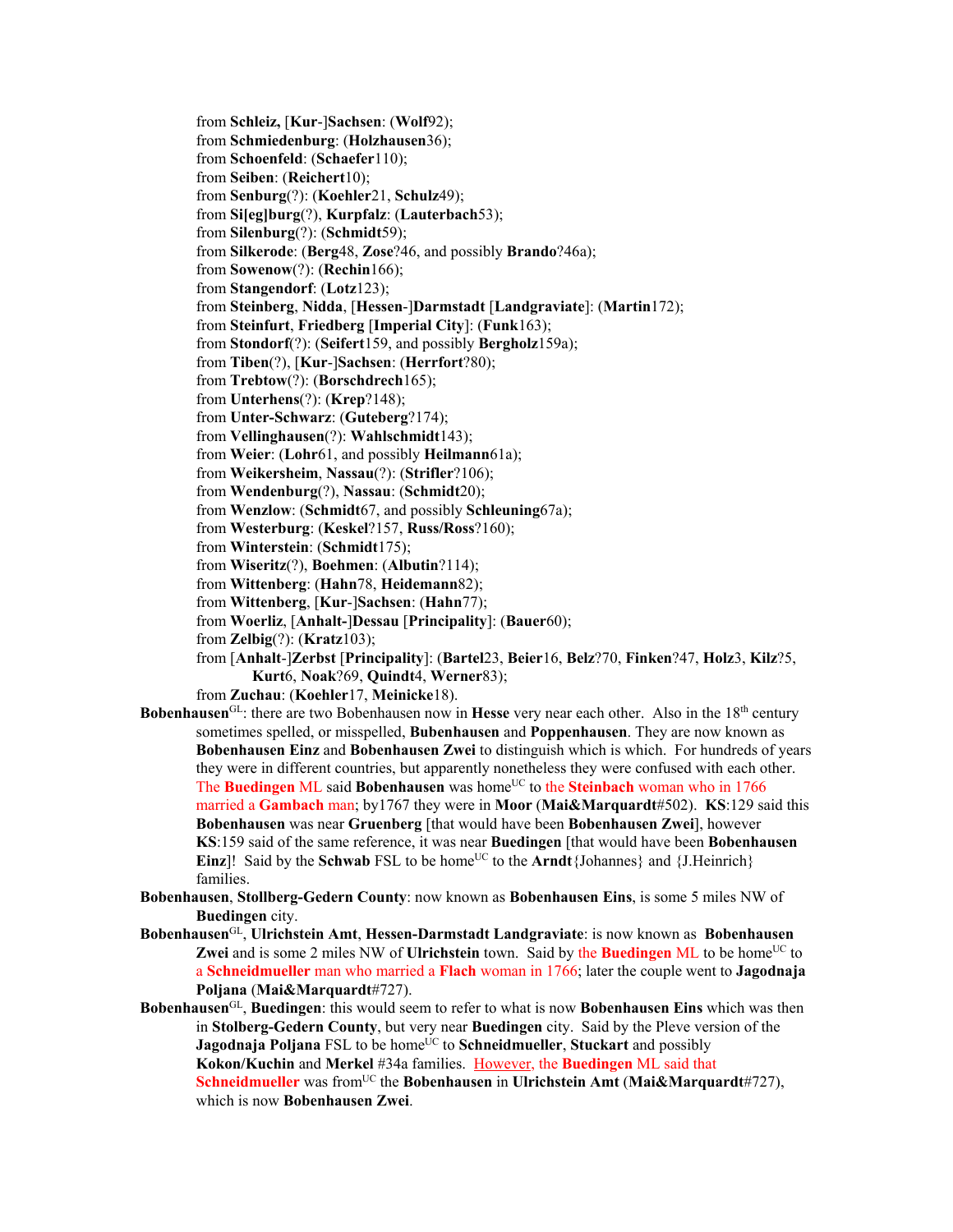- **Bobenhausen**GL, **Hanau**: an immigrant to Russia from **Bobenhausen** may have carried **Hanau County** travel documents, but neither **Bobenhausen** was in **Hanau County**.
- **Bobenhausen Eins**: see **Bobenhausen**, **Stollberg-Gedern County**.
- **Bobenhausen Zwei**: see **Bobenhausen, Ulrichstein Amt**, **Hessen-Darmstadt Landgraviate**.
- **Bobingen, Augsburg**[**Bishopric**], in the **Schwaben** area: said by the **Brabander** FSL to be home<sup>UC</sup> to a **Pobinger** family.
- **Bobinger**FN: see **Pobinger** and **Lobinger**.
- **Boblau**?GL, **Dessau**: an unidentified place said by the **Jost** FSL to be homec to a **Bueschel** family. In Dessau there was a Priobrau some 7 miles SSE of **Dessau** city.
- Bobrovka<sup>VV</sup>: a version of the Russian name for Nieder-Monjou<sup>VV</sup>.
- **Bobrowka**VV: a version of the Russian name for **Nieder-Monjou**VV**.**
- **Bocarius**{Susanna Anna Barbara}: was godmother in 1763 to a **Braun** son in **Lollar** whose family later settled at **Warenburg** FSL #88.

**Bochard**FN: see **Borger**.

**Bock**{Conrad+w}: said by Lokators Beauregard (Lk20) to be from<sup>UC</sup> **Freienhagen**.

- **Bock**FN{J.Christian}: Not in **KS**. He and his wife {Dorothea} arrived in Russia on 4 July 1766 (**Kulberg**1339). Later that year they took transport from **Oranienbaum** to the **Volga** (**T**5507- 5508). By June 1767 he, with perhaps a younger wife (?) {Elisabeth}, had settled in **Boaro** FSL #28 which said he was from<sup>UC</sup> Gohren, Dessau. Another source said both man and wife were born in **Gohran**, **Dessau** (**Mai&Marquardt**#1056). Using parish records **David F. Schmidt** proved his birth in **Gohrau**, **Anhalt-Dessau Principality**. He has a new wife in 1798 (**Mai1798**: Bx23); also see Bx5 in 1798.
- **Bock**<sup>FN</sup>{J.Peter}: said by the **Brabander** FSL (#121) to be a Catholic widower from<sup>UC</sup> Tiegen?, **Lothringen**.
- **Bock**FN{Christine/Christiana}: her birth/christening were 26/28 Jan 1753, her father was{J.Berghard} and her mother was his second wife **Braun**{A.Margaretha} (**Altenhasslau** church records on **Archion**, per Maggie **Hein**}. **KS**122, 140 and **Mai&Marquart**#384 say she married in **Buedingen** on 7 March 1766 **Krebs**{J.Friedrich}. This couple arrived in **Russia** 31 May 1766, he said to be from **Hanau** {**Kuhlberg**#533}. By 1767 this family had settled at **Frank** FSL #16, he mistakenly said to be from **Grossenhausen, Hannover**. **KS**140 spells her name {Christiana}. For 1798 see **Mai1798**:Fk39.
- **Bock**FN{J.Burkhard/Burckhard}: his birth and christening were 13/15 Sept 1745, his father was{J.Berghard} and his mother was his first wife **Waller**{A.Margaretha} (**Altenhasslau** church records on **Archion**, per Maggie **Hein**}. Married in **Buedingen** on 5 March 1766 **Stock**{Magdal.} (**Mai&Marquardt**#370). Found in neither **Kulberg** or **T**. Said by **KS**122 to be fromUC **Altenhaslaz**(?), **Hannover**.They arrived in 1767 at **Frank** FSL #18 which gave the same origin, although Mai&Marquardt#370 said [mistakenly?] that the FSL said he was from<sup>UC</sup> **Rimhardt, Erbach** [**County**] . By 1798 he had died (**Mai1798**:Fk41).
- **Bock**<sup>FN</sup>{Karl}: said by the **Kano** FSL (#24) to be from<sup>UC</sup> **Nannhausen**.
- **Bock**<sup>FN</sup>{Joseph}: said by the **Kamenka** FSL (#8) to be Catholics from<sup>UC</sup> **Kissing.**
- **Bock**{Adolph+w+2c}: **Kulberg**151 said they were fromUC **Gruenberg**. Not found in **T**. Said by **KS**122 and the **Katharinenstadt** FSL #94 to be from<sup>UC</sup> Gruenberg, Hessen with a Hell wife from<sup>UC</sup> **Darmstadt**.

**Bock**FN{Agnessa}: said by the **Phillipsfeld** FSL (#15a) to be a step-daughter in the **Reis** household.

- **Bock**{Peter}<sup>FN</sup>: this single 31 year old male was said by the **Schoenchen** FSL (#22) to be from<sup>UC</sup> **Heimbach Weis**. In 1786 he may have been the deceased husband of the widow **Bock** of **Zug** (**Mai1798**:Mv3061).
- **Bock**{Agathe}: from **Fraenk.-Crumbach** near **Dieburg** married in **Fraenkisch-Crumbach Eidmueller**{J.Nicolaus} (**Mai&Marquardt**#1266). **KS**122 says **Eidenmueller** and says they went to a village near **Petersburg** [i.e.**Neu-Saratowka** – ed]. Not found in **Kulberg** or **T** or in any published FSL.
- **Bock**<sup>FN</sup>{J.Heinrich}: **KS**122 says he was from<sup>UC</sup> **Birkenau** in the **Berstrasse** and they went to a place near **Petersburg** [i.e. **Neu-Saratowka**? – ed].
- **Bock**{J.Heinrich}: he having completed 5 years penance for adultery with **Elobscher**{Catharina} was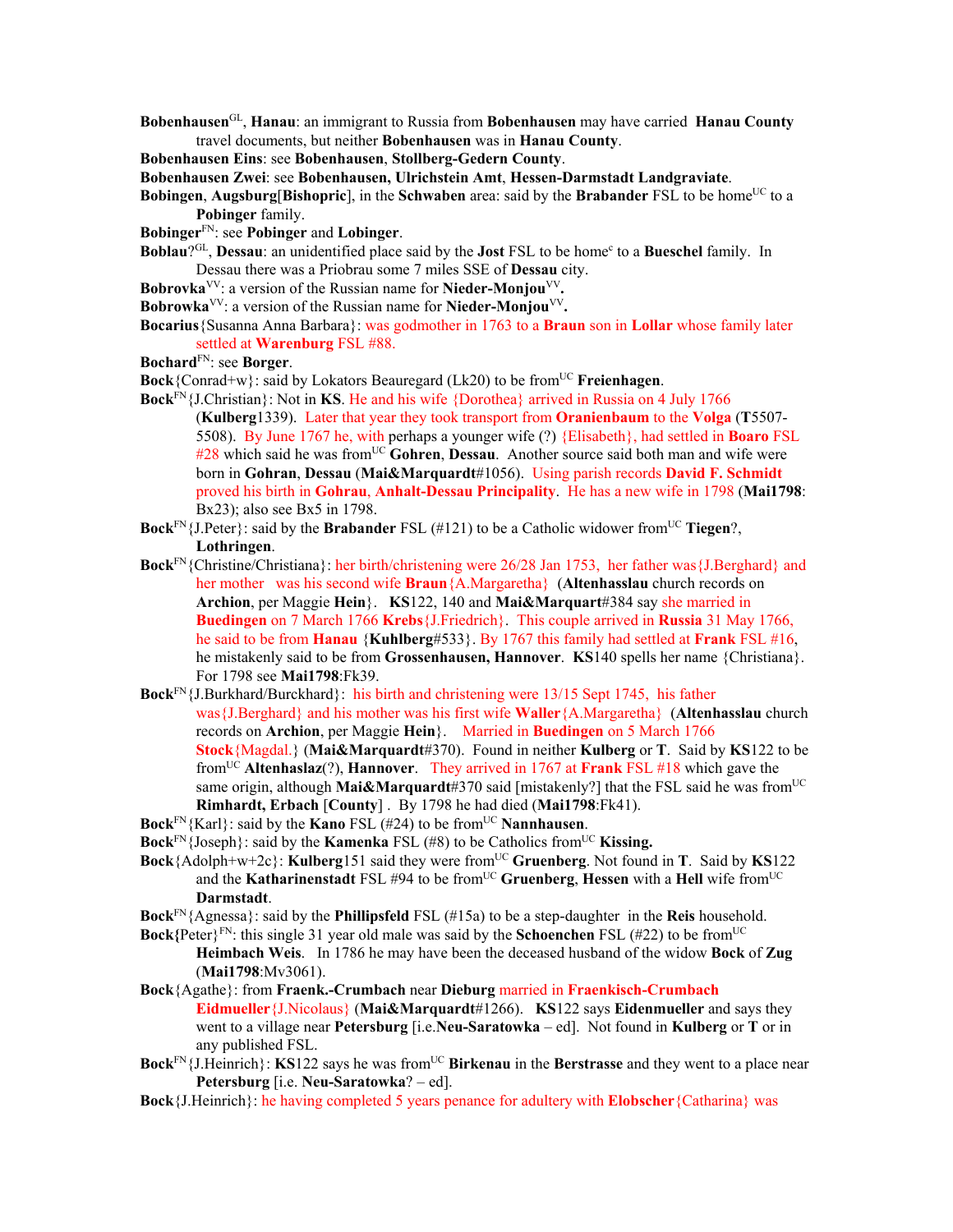allowed to marry **Schab**{Eva Katharina} 21 January 1762; he left **Fraenkisch-Crumbach** with wife and 3 children in May 1766. They may have been the **Bock** couple {Heinrich and Eva} with 2 sons who arrived in **Russia** 31 July 1766. They settled in **Neu-Saratowka** (**Gieg1**).

**Bock**{Peter}: said by the **Schoenchen** FSL (#22) to be a single Catholic from<sup>UC</sup> **Heimbach Weis**(?). **Bock/Bach**?{J.Conrad}: married **Weigand**{M.Elisabet} both from<sup>UC</sup> **Waldeck** [Principality] in Luebeck

29 July 1766 (**Mai&Marquardt**#274). They may have arrived in **Russia** on 15 Sept. 1766 (**Kulberg**7053)? And they may have taken transport to the **Volga** later in 1766, during which trip she died (**T**1991-1192). By Aug 1767 he, with a 2nd wife {Susanna} had taken temporary quarters, he being said to have come fromUC **Freienhagen**, [**Waldeck Principality**] (**Lk**20). They may then have settled in **Zuerich** for which the FSL has not survived. At any rate, in 1798 he and a third wife, **Fei**{A.Margaretha}, seem to be settled there as a **Bach** family (**Mai1798**: Zr2).

**Bock**FN{M.Elisabeth}: married **Rossenberg** {Justus} in **Luebeck** 1 April 1765 and was entered in a **Luebeck** transportation list as **Rostenberg** fromUC **Balbierer** (**Mai&Marquardt**#6). Not found in **Kulberg**, **T** or in any published FSL.

- **Bock**{M.Gertraud}: from<sup>UC</sup> **Niederaller** this Catholic married **Hertzberg**{Johannes} in **Friedberg** 17 May 1766 (**Mai&Marquardt**#345). Arrived in **Russia** as **Hertzberger** 8 Aug. 1766 (**Kulberg**3527). Not found in **Kulberg**, **T**, in any published FSL, or in **Mai1798**.
- **Bockbarger**FN: see **Buchsberger.**
- **Bochmann**FN: said by the **Rosenort** FSL to be fromUC **Petershagen**, **Tiegenhoff Amt**.
- **Bockschaft**GL**, Baden**: is some 3 miles SE of **Sinsheim, Baden Wuerttemberg**, and was home to **Bier** and **Voll** families that settled in **Gueldendorf, Odessa**.
- **Bodamer**FN: arrived in South Russia in 1813 and later settled in **Gueldendorf, Odessa**; family records found by **Curt Renz** in **Culm, Poland**.
- **Boddin**<sup>GL</sup>, **Brandenburg**: is some 60 miles NW of **Berlin**, and said by the **Kukkus** FSL to be home<sup>UC</sup> to a **Mell** family.
- **Bodelshausen**GL, **Tuebingen** [**Amt**]. **Wuerttemberg**: is some 6 miles S of **Rottenburg** city, and proven by the **GCRA** to be home to the **Staiger** family that went to **Bergdorf**; see their book for more details. The Amt jursidiction evidently switched to Rottenburg after the family left Bodelshausen.
- **Bodenheim**<sup>GL</sup>, **Kurmainz**: is 5 miles SSE of **Mainz** city and said by the **Keller** FSL to be home<sup>UC</sup> to the **Bernhardt**, **Grollmann**, **Hahn**{Jacob}, **Kloster**{Johannes}, and **Schippert** families, and possibly a **Fell** family..
- **Boeblingen** [**Amt**], **Wuerttemberg**: is some 10 miles SW of **Stuttgart** city and was a District administrative center.
- **Boecher**FN: see **Becher**.
- **Boeckel**FN: see **Beckel**.
- **Boecking**FN: see **Becking**.
- **Boedefeld**GL, [**Westphalia Duchy**]: is 13 miles WNW of **Medebach** town, and said by the **Paulskaya** FSL to be home<sup>UC</sup> to a **Reichert** family.
- **Boeffingen**GL, **Unteriflingen parish**, **Freudenstadt** [**Oberamt**], **Wuerttemberg**: was one mile NW of **Unterfiflingen** town. Using **FHL**#1,884,556-8, the **GCRA** proved this to be home to the **Buckenberger** family that went to **Kassel** via Freudental and Neu-Freudental, Odessa.
- **Boegel** {J.Heinrich} in **Walter:** see **Beckel**.
- **Boehm**FN: said by the **Brabander** FSL to be fromUC **Romebschreit**?. Spelled both **Boehm** and **Behm** in 1798, and the wife's maiden name is given as **Sommer** (**Mai1798**:Bn43, 20).
- **Boehm**<sup>FN</sup>: said by the **Doenhof** FSL to be from<sup>UC</sup> **Sachsen** (no locality mentioned).
- **Boehm<sup>FN</sup>: said by the Kraft** FSL to be from<sup>UC</sup> Burgsinn.
- **Boehm**<sup>FN</sup>: said by the **Kutter** FSL to be from<sup>UC</sup> **Hessen.**
- **Boehm/Behm**<sup>FN</sup>said by the **Kamenka** FSL to be from<sup>UC</sup> **Bamberg.**
- **Boehm**FN: said by the **Kano** FSL to be fromUC **Nassau**-**Usingen** [**Principality**] (no locality mentioned).
- **Boehm**FN{Martin}: Lutheran arrived single in **Russia** on 12 Sept 1766 said to be from **Nassau** (**Kulberg**5401). Not found in **T**. By July 1767 he had settled, with new bride {Katharina}, in **Neidermoniou** FSL #188 which said he was from<sup>UC</sup> Nassau-Usingen [Principality]; note in FSL says he went to **Glarus** in 1768. For 1798 see **Mai1798**: Bb13.
- Boehm<sup>FN</sup>: said by the **Pfeiffer** FSL to be from<sup>UC</sup> **Pfaffenhofen**.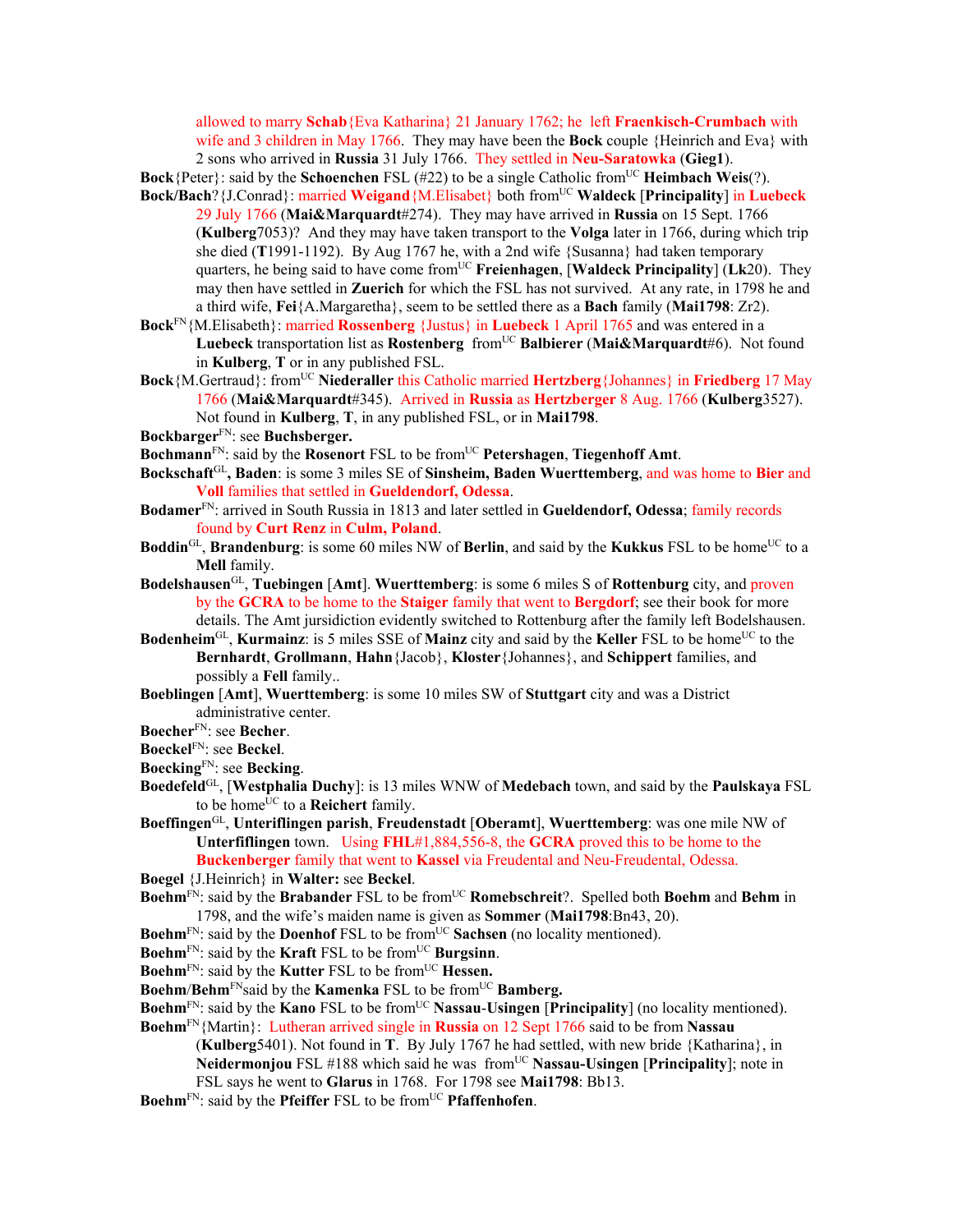**Boehm**FN: also see **Herr** of **Pfeiffer**.

- **Boehm**<sup>FN</sup>: said by the **Seelmann** FSL to be from<sup>UC</sup> **Schoenau**, **Savoyen Hertzogtum**. Spelled **Behm** in 1798 (**Mai1798**:Sm56).
- **Boehm** {Margaretha}<sup>FN</sup>: she married an **Alt** man in **Buedingen** in 1766 and was said to be from<sup>UC</sup> **Wolffenborn** (**Mai&Marquardt**#564, and **KS**:122) I could not find them in any published FSL.

**Boehm**FN, also see **Bem** or **Boehmer**.

- **Boehme/Boehm**FN{Andreas}: he married **Herklotzsch**{Dorothea Christiana} in **Rosslau** on 17 Septermber 1765 (**Mai&Marquardt**#873, **KS**122). Not found in **Kulberg**, **T** or in any published FSL. In 1798 there is a widow {Dorothea} whose husband was {Andreas} living in **Niedermonjou** (**Mai1798**:Nm5).
- **Boehmen**GS is German for **Bohemia**, a Hapsburg-ruled but semi-independent kingdom from 1526 to 1918 when it was mostly succeeded by the Republic of Czechoslovakia. Said (no locality mentioned) by the **Graf** FSL to be home<sup>UC</sup> to a **Janson** family. Said (no locality mentioned) by the **Hoelzel** FSL to be home<sup>UC</sup> to a **Bertram** family. Said (no locality mentioned) by the **Kamenka** FSL to be homeUC to an **Ehse**/**Ese**? family. Said (no locality mentioned) by the **Katharinenstadt** FSL to be home<sup>UC</sup> to a **Koehler** family. Said by **Kulberg**99 to be home<sup>UC</sup> to catholic **Frachtel**{Johann+w}.
- **Boehmer/Boehm**<sup>FN</sup>{Sebastian}: said by **KS**122 and the **Dietel** FSL #32 to be from<sup>UC</sup> Mettenheim, **Wuertemberg**[sic]. A contemporary pastor of the Lutheran Church in **Mettenheim, Wartenberg** [**County**], said that this Boehmer family was from his parish and that the wife's maiden name was **Weigand**{A.Maria} (**Mai&Marquardt**#1236). They had an illegitimate sister-in-law of {Sebastian} along with them when they started: **Weigand**{Catharina} (**Mai&Marquardt**#1252). **Dona Reeves-Marquardt** has seen the church records. Spelled **Boehm** in 1798 (**Mai1798**:Dt18).
- Boehmersheim<sup>FN</sup>: said by the Warenburg FSL to be from<sup>UC</sup> Wilsbach?, [Hessen-]Darmstadt [**Landgraviate**]. I could not find them in **Mai1798**..
- **Boehmisch Brod**GL: aka **Teutsch Brod** or Duetsch Brod.
- **Boehnstadt**GL, [**Isenburg-Waechtersbach County**]: nka **Boenstadt**, now in **Friedberg Kreis**, **Hessen**, is some 5 miles SE of **Friedberg** and 11 miles W of **Buedingen**.Said by the **Buedingen** ML to be home<sup>UC</sup> to the **Feuerstein-Loch** and **Stoerckel-Juenger** couples that married in 1766; by 1767 they were in **Norka**; Stumpp said this was near **Friedberg**, **Hessen** (**Mai&Marquardt**#691,663). Dr. **Ruth Schultz**, using **FHL**#1195346 proved this was where several **Norka** first settlers were baptized: **Feuerstein/Felerstein**, **Staerkel**/**Starkel**/**Sterkel/Stoerckel**, **Weigandt/Weigand**/**Wigand**{Daniel}, and **Weitzel**{Jacob}.
- **Boehrer**{Margaretha Catharina}: daughter of {Johann and Helnie} was baptized 18 July 1766 in **Luebeck** (**Mai&Marquardt**#1333). She apparently died before her parents left **Oranienbaum**, **Russia**.
- **Boehrer**{Johann}: was godparent at the **Luebeck** baptism of {Margaretha Catharina} daughter of {Johann and Helnie} who was baptized 18 July 1766 (**Mai&Marquardt**#1333). Not identified in **Kulberg**, **T**, any published FSL or in **Mai1798**.
- **Boehrer/Bohrer**{Johann and Helnie}: their daughter {Margaretha Catharina} was baptized 18 July 1766 in **Luebeck** (**Mai&Marquardt**#1333). Later in 1766 this couple, no child, took transport from **Oranienbaum** to the **Volga**, their surname given as **Bohrer** and her name as {Helena} (**T**3118- 3119). Not found in **Kulberg** or in any published FSL.

**Boehringe**FN: see **Behringer**.

**Boehringer**FN: see **Behringer** and **Baessler**.

**Boekebach**FN: said by the **Moor** 1798 census to be the maiden name of frau **Wonder** (**Mai1798**:Mo23). **Boell**<sup>FN</sup>: said by the **Dinkel** FSL to be from<sup>UC</sup> **Klostob**(?), **Holstein**. May later have been spelled **Pohl**? **Boelsch**FN: see **Belz** of **Boaro**.

**Boelsner** {J.Wolfgang}: this man said to be from<sup>UC</sup> **Baden-Durlach Margraviate** arrived in **Flensburg**, **Schleswig Royal Duchy** in June 1762; he along with his wife and child were last recorded in Denmark in Sept 1763; later they went to **Ribensdorf Colony** in **Woronesh Government** (**EEE** p.358, for more detail see this).

**Boennigheim**GL, **Ludwigsburg** [**Amt**], **Wuerttemberg**: is 10 miles N of Ludwigsburg city, and was proven by **GCRA** to be home to the **Unterkofer** family that went to **Glueckstal**. See the **GCRA** book for more details.

**Boenstadt**GL: see **Boehnstadt**.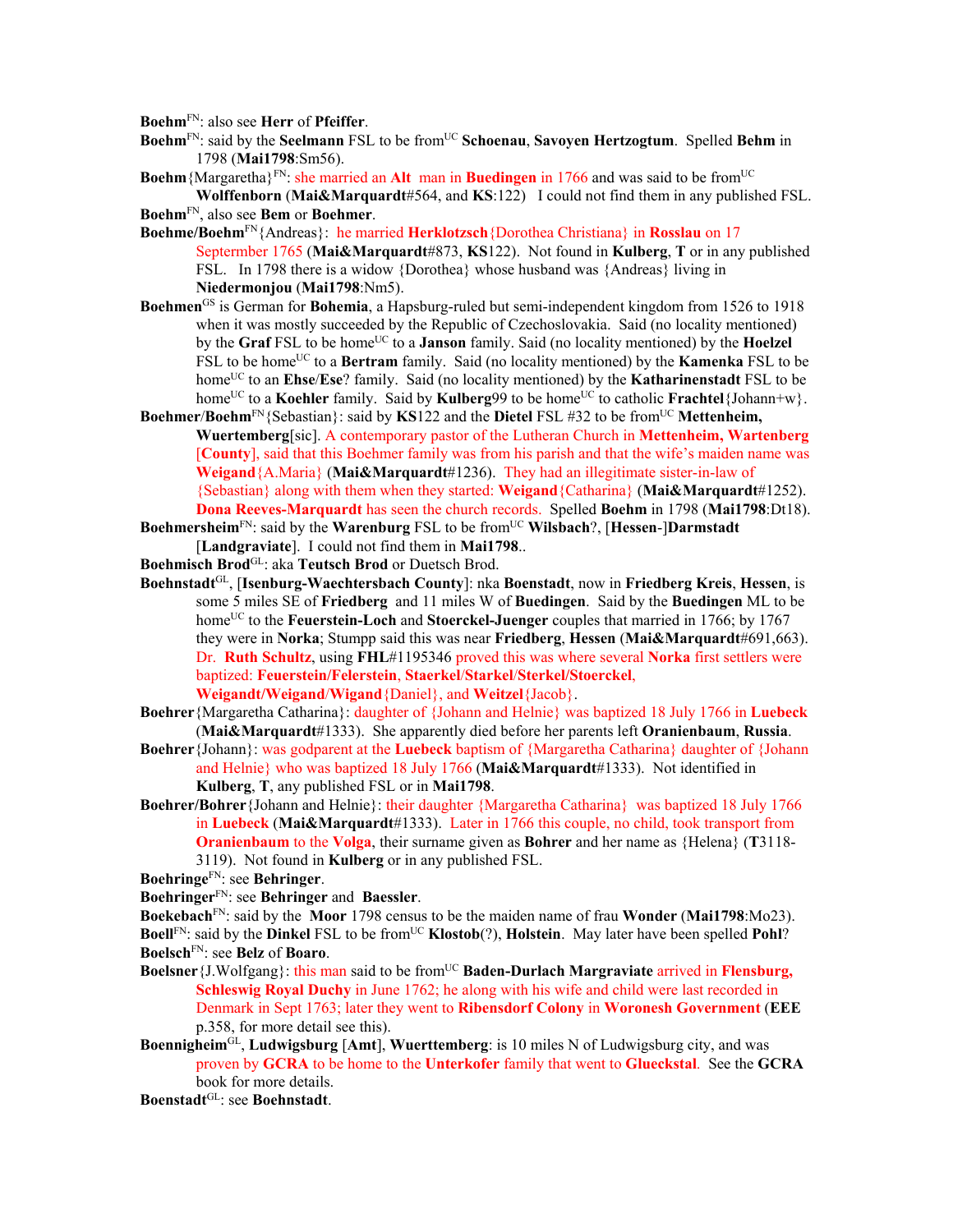**Boerkirchert**FN: see **Berkircher**.

**Boern, Daenemark [Kingdom**]: an unidentified place said by the **Schulz** FSL to be home<sup>UC</sup> to frau **Markus**.

**Boes**{Elisabeth}: see **Postin**{Elisabeth} of **Luzern**.

**Boes**FN: said by the **Ober-Monjou** 1798 census to be the maiden name of frau **Brehm**{Peter}.

- **Boes**<sup>FN</sup>: said by the **Schaefer** FSL to be from<sup>UC</sup> **Ellmendingen**?, [Baden-]Durlach [Margraviate]. Spelled both **Boes** (**Mai1798**:Sf33) and **Buss** (Mv2518-1788,Ka26(where the wife's maiden name was given as **Vukhar**?) and Ka20) in 1798.
- **Boes**?<sup>FN</sup>{Balthasar}: said by the **Warenburg** FSL to be from<sup>UC</sup> **Ellingen**, **Kurpfalz** with a **Flach** stepson in the household. Spelled **Boos** in 1766 (**Kuhlberg**2073, p148). Spelled **Buss** in 1798 (**Mai1798**:Wr88, Lw18).
- **Boes**FN: also see **Boos**.
- **Boeschel**FN: see **Bueschel**.
- **Boese**<sup>FN</sup>: said by the **Ober-Monjou** FSL to be from<sup>UC</sup> **Kammerforst**. The maiden name of frau **Boese** was given as **Brull** in 1798 after she had become frau Holm (**Mai1798**:Sf33). Members of this family may then have been in Gf3 and Gf43 as well.

**Boese**?FN: also see **Bese**.

- **Boesinger**FN: see **Besinger**.
- **Boest**{Martin}: **KS**122 says he left<sup>UC</sup> Seidenroth near Schluechtern to go to Russia. I could not find him in any published FSL.
- **Boet**{Mattias}: his daughter {Walpurga} left **Luzern** in 1789 to marry in **Schoenchen** (**Mai1798**:Mv1616). Since I have found him in no FSL he may well have been a **Luzern** first settler. Her maiden name was spelled **Poertin**? In 1798 (Sn42).
- **Boethger/Bothger**{M.Sophia}: married **Kroegel**{Andreas} in **Rosslau** on 4 April 1766 (**Mai&Marquardt**#890 & **KS**141). **KS**122 gave her name as **Bothger**{Sophie}, the year mistakenly as 1765. Not found in **Kulberg** or in **T**. By June of 1767 they had settled in **Jost** FSL #3 which said he was fromUC **Bayreuth**, gave the surname as **Kreigel** and her name as {Maria}. By 1798 she had been widowed (**Mai1798**:Jo24).
- **Boettcher**<sup>FN</sup>: said (no locality mentioned) by the **Warenburg** FSL to be from<sup>UC</sup> **Schleswig-Holstein** [**Royal Duchy**]. I could not find them in **Mai1798**.
- **Boettcher**FN: also see **Bettherr**.
- **Boettiger**: see **Boettinger**.
- **Boettingen**GL, **Muensingen** [**Amt**], **Wuerttemberg**: is about 4 miles E of **Munsingen** city and apparently was the parish center for **Buttenhausen**.
- **Boettinger**{Sophia Scharlott}: fraulein **Boettiger** married **Weede**{Augustus Friederich} in **Luebeck** 25 July 1766 (**Mai&Marquardt**#201 & **KS**163). A **Luebeck** transport list has him as **Weebe**{Friedrich} and her as **Boettinger** (**Mai&Marquardt**#201). Not found in **Kulberg**,**T**, any published FSL or in **Mai1798**.
- **Boeuchline**FN: according to the **GCRA**, this woman was frau **Hofmann** and then frau **Weisser**. Using FHL1,346,109 they proved her origin in **Scheppach**, **Walbach parish**, **Weinsberg** [**Amt**], **Wuerttemberg**; see the **GCRA** book for a bit more detail.
- **Bofsheim**, [probably of **Kurmainz**], (today **Baden**-**Wuerttemberg**): is 7.5 km SE of Buchen and 5.5 km N of Osterburken. Gramlich{J.Adam} a likely **Schilling** first settler was born here 4 March 1748.
- **Bofsheim**: is 26.5 km SE of **Erbach** city and 8 km SE of Buchen town. In 1765 it was not in **Erbach County** but was in a small Barony (name not yet discovered) just NW of Osterbucken. Said by **Kulberg**1683 to home to **Gramlich**{J.Adam} a likely **Schilling** first settler was born here 4 March 1748.
- **Bogart**?<sup>GL</sup>, **Hockler**?: an unidentified place said by the **Dreispitz** FSL to be home<sup>UC</sup> to a **Ginzer** family. The only such place I can find is Bogaart which 1713-1792 was within the area called the Austrian Netherlands and controlled by the Austrian Hapsburgs.
- **Boger**: see **Bohr**.

**Bohemia**, see **Boehmen**.

**Bohl**FN{Kaspar}: on 22 July 1766 {Caspar & Anna} with 6 chilren had arrived in **Russia**, he said to be from **Pfalz**.By 17 Aug 1767 {Kaspar & Ursula} with the six children had settled at **Huck** FSL